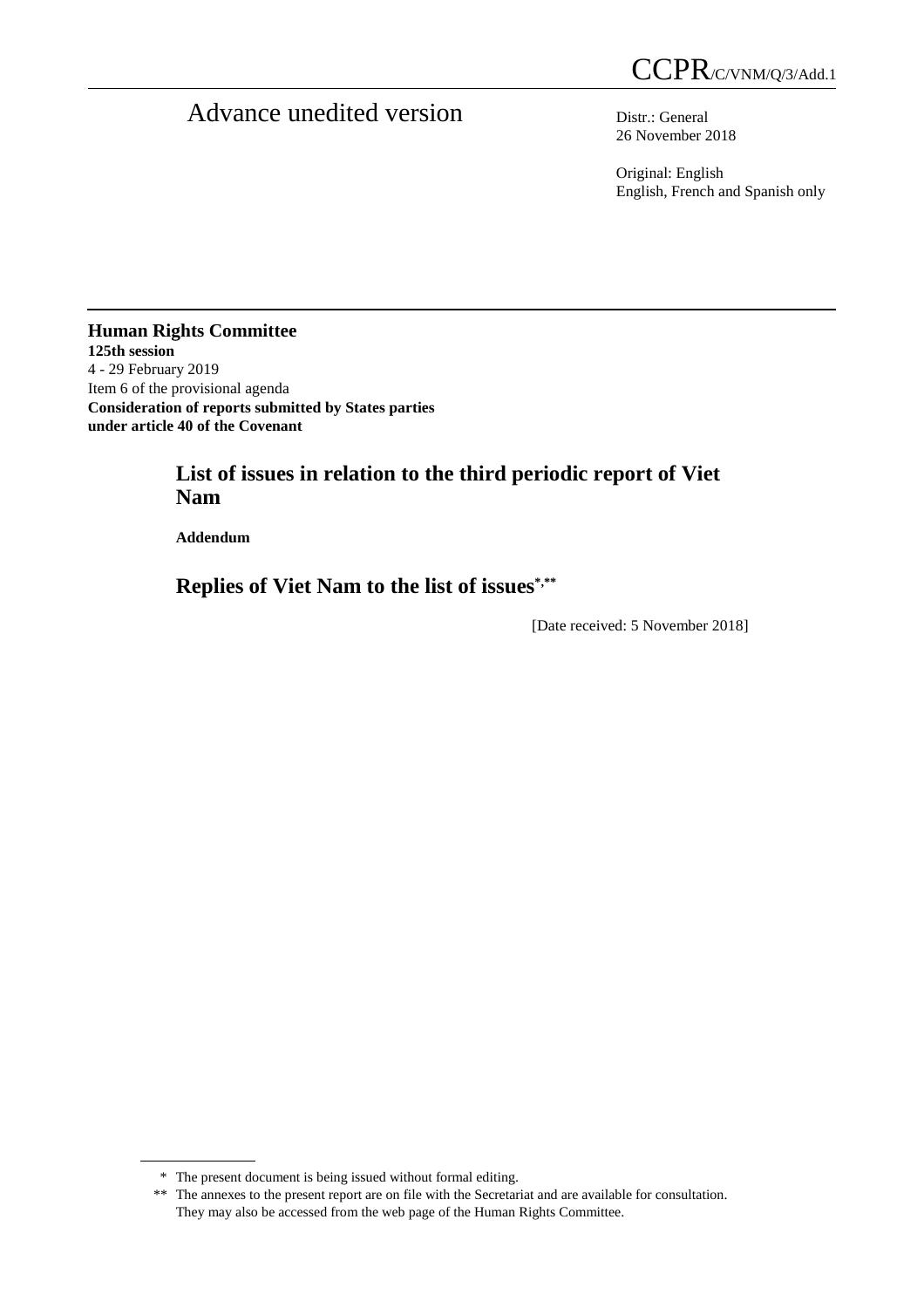## **Constitutional, legal and institutional frameworks within which the Covenant is implemented (Article 2)**

#### **Responses to paragraph 1 (of List of issues in relation to the third report periodic report of Viet Nam)**

1. Viet Nam is committed to observing international treaties to which Viet Nam is a party (Article 12 of the Constitution; Articles 3 and 80 of the Law on International Treaties). Domestic legislations shall not obstruct the implementation of the international treaties to which Viet Nam is party to. Provisions of the Covenant: (i) shall prevail over domestic legislations where there exists any divergence in provisions between the Covenant and the domestic legislation on the same subject matter, with the exception of the Constitution, and (ii) shall be fully reflected in domestic legislation.<sup>1</sup>

2. As stated in paragraph 15 of the third periodic report of Viet Nam (hereinafter referred to as "the CCPR/C/VNM/3"), any restrictions on the enjoyment or implementation of human rights or the rights of Vietnamese citizens shall be provided for in the laws enacted by the National Assembly. Such restrictions may be imposed in limited circumstances, where necessary, with the reasons prescribed by Article 14(2) of the Constitution, including "national security" reason. Under the National Security Law, "national security" refers to stability and sustainable development of the socialist regime and the Socialist Republic of Viet Nam, and the inalienable independence, sovereignty, unity and territorial integrity of the country (Article 3). The national security protection shall comply with the Constitution, laws and regulations, and guarantee the state's interests and the legitimate rights and interests of organizations and individuals (Article 5). Accordingly, any restrictions of rights undertaken for the reason of national security in accordance with the Constitution; and therefore, the Law on National Security are fully in line with the Covenant.

3. In addition to the information stated in paragraph 46 and Appendix 4 of the CCPR/C/VNM/3, Viet Nam has been implementing the Program on "Incorporation of human rights education into nation-wide educational system" in Viet Nam. In that sense, training institutions, including those under the Ministry of Public Security and the Ministry of Defence, are developing human rights training programmes and curricula, and will have such programmes delivered in 2019. Results of dissemination of the Covenant provisions made in the first half of 2018 can be found in Appendix 1.

#### **Responses to paragraph 2**

4. As mentioned in paragraphs 40-45 of the CCPR/C/VNM/3, any individuals, whose their civil and political rights are infringed, shall have the right to file complaints, denunciation or lawsuits to competent State agencies against the infringements. The new Law on Denunciation adopted by the National Assembly in June 2018 (effective as of 1 January 2019) contains new provisions that provide for a mechanism for individuals to exercise their rights to denunciation and to protect their legitimate rights and interests, as well as protect the law by their proactive means.

|                                |                | <b>Received</b>                  | Eligible | <b>Processed</b>                      |
|--------------------------------|----------------|----------------------------------|----------|---------------------------------------|
| Administrative<br>agencies     | Complaints     | 57,983                           | 24.540   | 26.120                                |
|                                | Denuniciations | 15,555                           | 6.602    |                                       |
| People's courts                | Petitions      | 82,545                           |          | $\overline{\phantom{0}}$              |
| People's procuracies Petitions |                | 32,530 petitions/ 17,857 matters |          | $22,231$ petitions/<br>12,417 matters |

<sup>1</sup> *See*: paragraphs 18 and 35 of the CCPR/C/VNM/3.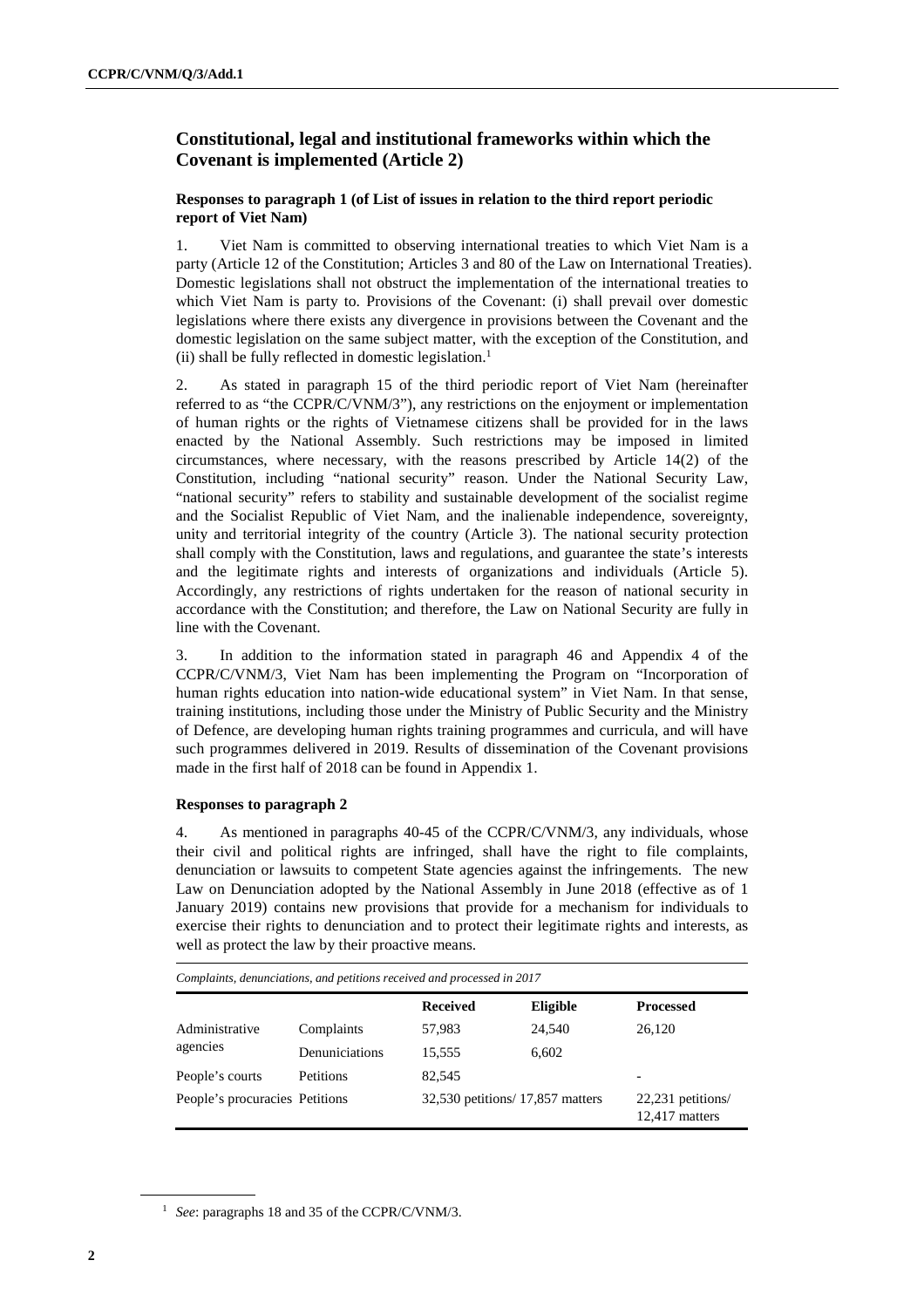| Oversights and/or inspections of the implementation of legislation on complaint and denunciation in 2017 |                    |     |  |
|----------------------------------------------------------------------------------------------------------|--------------------|-----|--|
| Activities                                                                                               | Quantity           |     |  |
| Oversights and/or inspections                                                                            | 1,645              |     |  |
| Agencies, organisations and/or individuals subject to inspection                                         | 2,779              |     |  |
| $+$ Violations                                                                                           | 544                |     |  |
| + Expressing disapproval of                                                                              | Organisations      | 455 |  |
|                                                                                                          | <b>Individuals</b> | 568 |  |
| + Administrative sanctions                                                                               | Organisations      | 14  |  |
|                                                                                                          | Individuals        | 17  |  |
|                                                                                                          |                    |     |  |

*Oversights and/or inspections of the implementation of legislation on complaint and denunciation in 2017* 

| State compensations made in 2017 and early 6 months of 2018 |       |  |  |
|-------------------------------------------------------------|-------|--|--|
| Year                                                        | Cases |  |  |
| 2017                                                        | 109   |  |  |
| Early 6 months of 2018                                      | 78    |  |  |

5. As mentioned in paragraph 47 of the CCPR/C/VNM/3, Viet Nam is actively studying international and foreign experience and making practical evaluation on the possibility of establishing a national human rights institution as recommended by the Human Rights Commission.

6. The Permanent National Office on Human Rights is an organization having mandates to offer the Government of Viet Nam with advices on how to protect and promote human rights; to study possibility of participation and implementation of human rights international instruments; to disseminate and raise awareness of human rights and conduct international cooperation in this regard.

#### **Non- discrimination and gender equality (Articles 2, 3, 20 and 26)**

#### **Responses to paragraph 3**

7. Viet Nam has yet planned to promulgate a law exclusively on anti-discrimination. However, as clearly indicated in paragraphs 36, 37, 49-60 of the CCPR/C/VNM/3, nondiscrimination principle has been prescribed in the Constitution (including but not limited to Articles  $5(2)$ , 16, 24(1), 26(1) and 26(3)) and in various laws adopted by the Vietnamese National Assembly, such as the Criminal Procedures Code, the Civil Procedures Code, the Law on Administrative Procedures, the Labour Code, the Law on Gender Equality, the Law on HIV/AIDS Prevention, the Law on Persons with Disabilities, the Law on Investments, the Law on Enterprises, etc. This principle is applicable to both public and private spheres.

8. Viet Nam has been undertaking various measures to prevent discrimination in practice against women and other vulnerable groups, including persons with disabilities, people infected with HIV, and ethnic minorities.<sup>2</sup>

9. Viet Nam supports the elimination of violence and discrimination on the grounds of sexual orientation and gender identity. Viet Nam is also amending the existing laws and regulations towards greater openness for lesbians, gays, bisexuals and transgender persons. In particular:

<sup>2</sup> *See:* Appendix 2-A.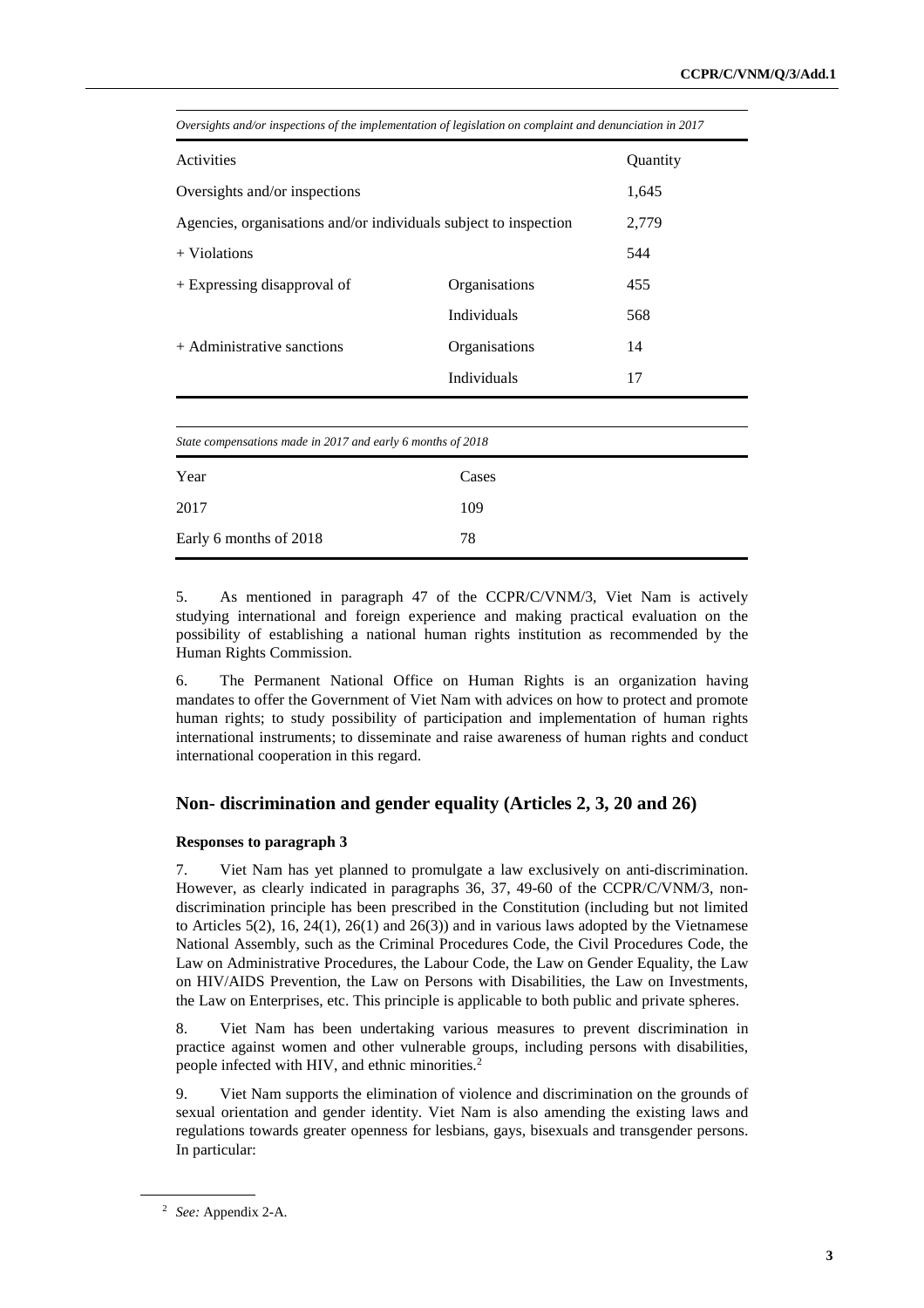- Prohibition on same-sex marriage has been eliminated in the 2014 Law on Family and Marriage. Same-sex marriage is no longer subject to administrative fines under laws and regulations on administrative sanctions.
- Article 37 of the Civil Code stipulates that transgendering is allowed under law; transgender people shall have the rights and obligations to apply for registration of changes of civil status in accordance with the relevant law and regulations of civil status; transgender people shall enjoy their personal rights suitable to their transgendered sex in accordance with the law. Viet Nam is preparing a draft law on transgender.

#### **Responses to paragraph 4**

10. As mentioned in paragraphs 50-59 of the CCPR/C/VNM/3, the Law on Gender Equality was adopted in Viet Nam in 2006. Viet Nam has conducted a review of relevant laws and regulations, and is in the process of amending relevant law provisions, such as provisions concerning retirement ages for male and female labourers in the Labour Code. More information on other measures undertaken in this regard is seen in Appendix 2-A.

11. Programmes referred to in paragraph 52 of the CCPR/C/VNM/3 regarding gender equality in practice have proven their efficiency. The number of female deputies of the National Assembly currently accounts for 26.8%, which is higher than the rate of 19% in Asia and 21% in the world. The number of female entrepreneurs in Viet Nam is the highest in Southeast Asia; and Viet Nam ranked 19 out of 54 countries according to the Women's Entrepreneurship Index and 7 out of 54 countries having a large number of female entrepreneurs.

#### **Responses to paragraph 5**

12. As mentioned in paragraphs 190 and 191 of the CCPR/C/VNM/3, there exists in Viet Nam constitutional prohibition on any acts of discrimination, division of the ethnicities, and sabotage of peace, causing war of aggression provided for in the Penal Code. In addition, other pieces of legislation, such as the Law on Publication, the Press Law, the Law on Cyber Security<sup>3</sup> and the Law on Beliefs and Religions, prohibit any acts of discrimination, division of the ethnicities, sabotage of the great national solidarity or offensiveness against beliefs or religions.

13. Upset by local extremist Catholic dignitaries who repeatedly made false accusation, distorted the history or socio-political events, and offended late Leader Ho Chi Minh, and frequently infringed upon the social order and security in the locality, a portion of the population in Nghe An province established the so-called "Red Flag Association" at their own discretion. Viet Nam does not encourage the establishment of such associations as the "Red Flag Association", and local governments employed measures to strengthen the management to ensure that such associations' activities neither violate laws and regulations, nor trigger discrimination, nor break the solidarity between the Catholics and non-Catholics.

## **Violence against women (Articles 2, 3, 6, 7 and 26)**

#### **Responses to paragraph 6**

14. As mentioned in paragraphs 59 and 60 of the CCPR/C/VNM/3, Viet Nam has undertaken various measures, including the adoption of Law on Prevention and Control of Domestic Violence, to combat gender-based violence. Achievements thereon are reflected in paragraphs 2-15 of the State Party's report on implementation of the recommendations by the Committee on the Elimination of Discrimination against Women (CEDAW/C/VNM/CO/7-8/Add.1).

15. In order to raise the awareness of the domestic violence prevention, since 2007 Viet Nam has carried out many plans, programs and activities of dissemination and education of

<sup>&</sup>lt;sup>3</sup> Law on Cyber Security will come into force on 1 January 2019.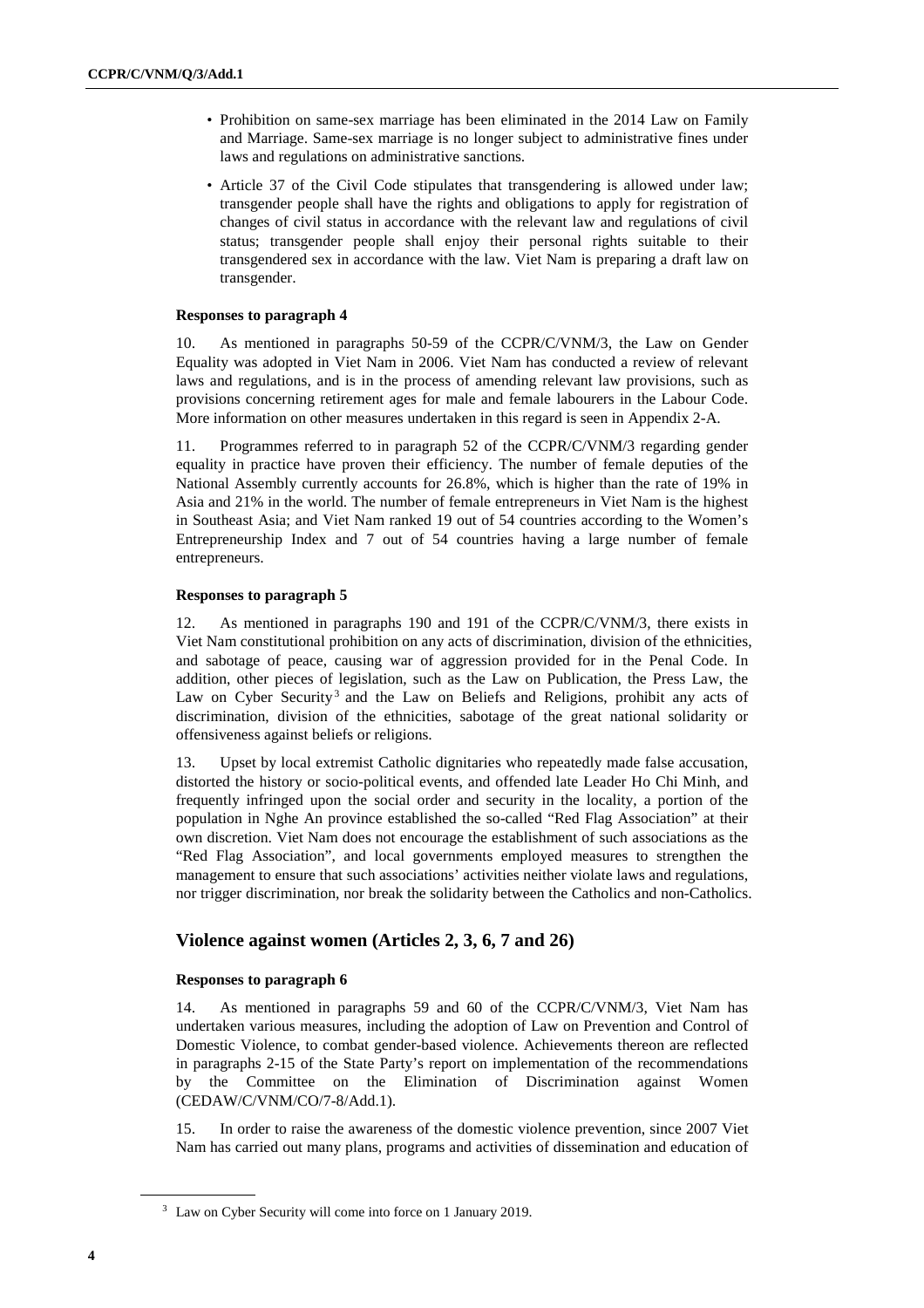| Measures to support victims of domestic violence                               |        |  |  |
|--------------------------------------------------------------------------------|--------|--|--|
|                                                                                | 2017   |  |  |
| Number of counselling clinics                                                  | 9,459  |  |  |
| Number of perpetrators of domestic violence provided with 5,906<br>counselling |        |  |  |
| Number of victims of domestic violence provided with<br>counselling            | 6,583  |  |  |
| Number of medical clinics                                                      | 12,524 |  |  |
| Number of victims received by medical clinics                                  | 2,173  |  |  |
| Number of social protection centres                                            | 418    |  |  |
| Number of victims received by social protection centres                        | 241    |  |  |
| Number of victim support centres                                               | 5,923  |  |  |
| Number of victims received by victim support centres                           | 1,327  |  |  |
| Number of community-based reliable addresses                                   | 48,697 |  |  |
| Number of victims received by community-based reliable<br>addresses            | 4,648  |  |  |

the domestic violence prevention, as well as of behavioural changes such as organisation of awareness-raising events and publications, to name a few.<sup>4</sup>

16. Article 141 of the Penal Code defines that raping is the act of using force, threatening to use force, or taking advantage of the victim's inability to defend himself/herself or by any other means for sexual intercourse or other sexual acts against the will of the victim. Thus, the subject of the crime is any person who has the capacity for criminal liability, not excluding the person having a marital relationship with the victim.

## **State of emergency and counter-terrorism measures (Articles 2, 4, 7, 9 and 14)**

#### **Responses to paragraph 7**

- 17. With reference to paragraph 61 of the CCPR/C/VNM/3:
	- In case of a state of emergency (when the country is in immediate danger of being invaded, or an armed invasion or armed riot occurred but not to the extent of declaring the state of war), measures that may be applied include martial law and curfew, and shall only be applied in accordance with the strict requirements provided for in Articles 21 and 22 of the 2018 Law on Defence.<sup>5</sup>
	- In the event of a major disaster or dangerous epidemic, special measures may be undertaken to restrict persons and/or means of transportation to enter into dangerous areas and/or areas with epidemics (Articles 9 - 28 of Decree No. 71/2002/ND-CP).
		- Accordingly, the measures to be taken in the said emergencies are in accordance with the provisions of Article 4(1) of the Covenant, and no derogations from non-derogable provisions shall be made, pursuant to paragraph 2 of this Article. Since 2002, Viet Nam has not declared a state of emergency.

18. Viet Nam has concluded a large number of multilateral and bilateral international treaties on counter-terrorism.<sup>6</sup> In line with the provisions of these international treaties, Viet

<sup>4</sup> *See:* Appendix 2-B.

<sup>5</sup> The 2018 Law on Defence will come into force on 1<sup>st</sup> January 2019.

<sup>&</sup>lt;sup>6</sup> Viet Nam proactively acceded to and implemented 13/19 international treaties on counter-terrorism of the United Nations and ASEAN Convention on Counter-Terrorism; signed a large number of agreements under multilateral and bilateral cooperation with other countries, international organizations on anti-terrorism and prevention such as INTERPOL, ASEANPOL, etc.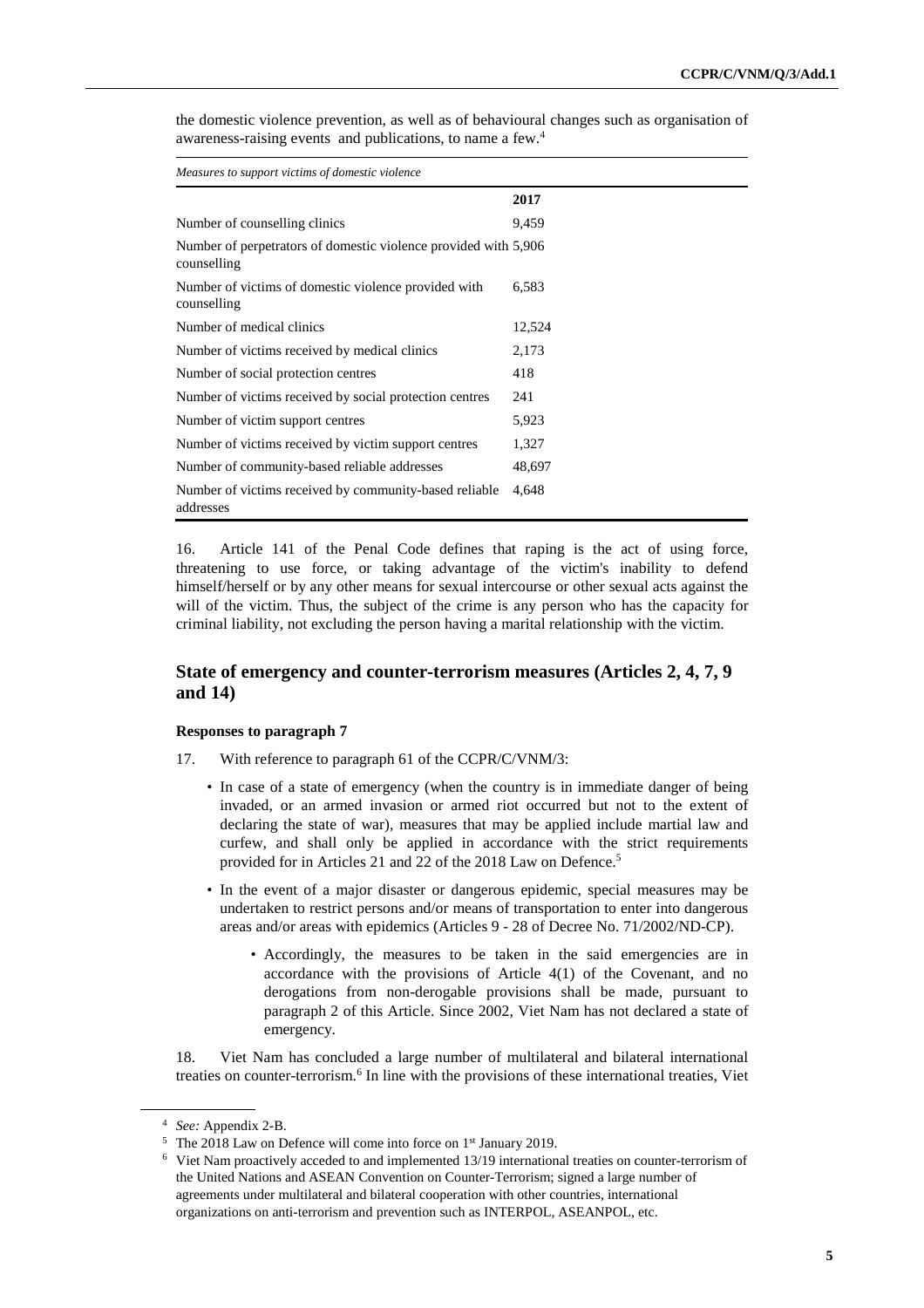Nam has amended, supplemented and/or promulgated many pieces of legislation, including the Penal Code and the Law on Counter-Terrorism.

19. Under Article 3 of the Law on Counter-Terrorism, terrorism is one or several acts of organizations and/or individuals against the people's governments, coercing the people's governments, foreign and international organizations, impeding Viet Nam's external relations, or causing panic among the public.<sup>7</sup>

20. Persons suspected of or prosecuted for terrorism or related crimes shall be subject to the same treatment applicable to other subjects in accordance with the law, as stated in paragraphs 136, 137, 145-151 of the CCPR/C/VNM/3.

21. Under Article 14 of the Penal Code, the preparation of terrorism offenses against the people's administration and the preparation for committing terrorism are construed as acts of seeking and/or preparing tools or means, or creating conditions to commit acts of terrorism (Articles 113 and 299 of the Penal Code).

22. The Penal Code defines terrorism (Article 299) and terrorism against the people's administration (Article 113). The fundamental difference between terrorism and terrorism against the people's administration is the purpose of perpetrators, and the social relations that are infringed upon by perpetrators. The purpose of perpetrators under Article 113 is "to oppose the administration" while the purpose of perpetrators under Article 229 is to cause public panic.

*Number of criminal cases on terrorism and terrorism against the people's administration during 2005 - June 2018 period*

|                                                                      | 2005-2011                |                          | 2011-2017 |         | $2017 -$ June 2018 |         |
|----------------------------------------------------------------------|--------------------------|--------------------------|-----------|---------|--------------------|---------|
|                                                                      | Cases                    | Accused                  | Cases     | Accused | Cases              | Accused |
| <b>Terrorism</b>                                                     | 2                        | 10                       | 5         | 10      | $\Omega$           | 0       |
| <i>Terrorism</i><br><i>against the</i><br>people's<br>administration | $\overline{\phantom{0}}$ | $\overline{\phantom{a}}$ | 3         | 18      | $\Omega$           | 0       |

## **Right to life (Articles 6, 7, 9, 10 and 14)**

#### **Responses to paragraph 8**

23. Under Article 40 of the Penal Code, capital punishment is an extraordinary penalty only applicable to persons who commit extremely serious crimes prescribed in 18 articles/provisions of the Penal Code, including: (i) crimes that infringe upon the national security; (ii) crimes that infringe upon life or health; (iii) economic crimes; (iv) drug-related

<sup>&</sup>lt;sup>7</sup> The following specific acts will be regarded as terrorist acts:

 <sup>(</sup>i) infringement upon the lives, health, and corporal liberty or threatening to infringe upon the lives or intimidating mentality of others;

 <sup>(</sup>ii) Appropriating, damaging, destroying or threatening to destroy assets; attacking, infringing upon, obstructing or causing disorder to, operation of computer networks, telecommunication networks, Internet and digital equipment of agencies, organizations or individuals;

 <sup>(</sup>iii) Guiding the manufacture, production and use of, or manufacturing, producing, storing, transporting, trading in, weapons, explosives, radioactive materials, poison, inflammables and other

instruments and means in serve of committing the acts defined at Point a and Point b, Clause 1 of this Article;

 <sup>(</sup>iv) Propagating, inciting, forcing, hiring, or creating conditions for, or assisting for, the commission of the above-mentioned acts;

 <sup>(</sup>v) Establishing, participating in the organization, recruitment, training and coaching of objects with the aim to commit the acts defined at Points a, b, c and d, Clause 1 of this Article;

 <sup>(</sup>vi) Other acts that are considered terrorism under the anti-terrorism international treaties of which the Socialist Republic of Viet Nam is a member.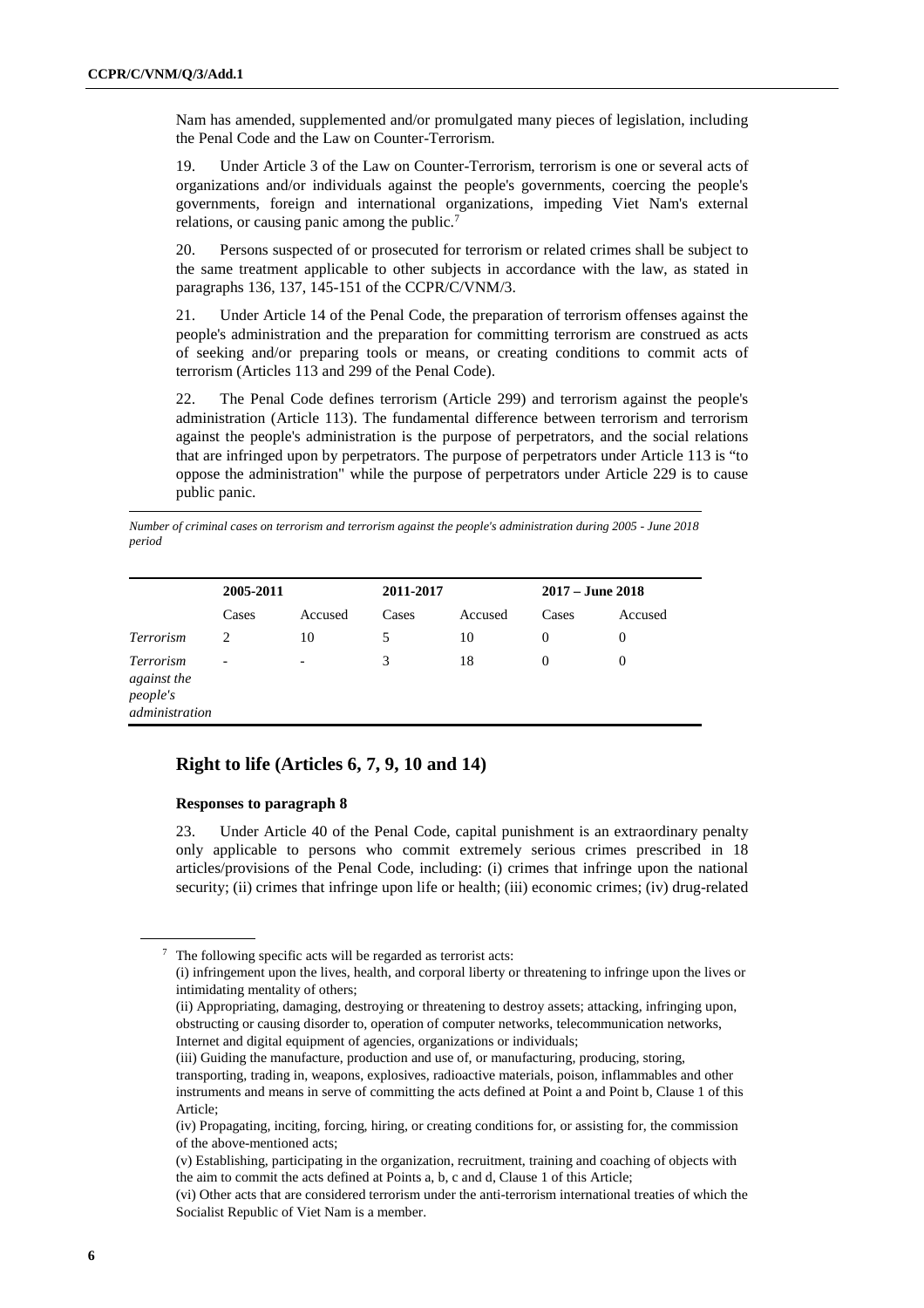crimes; (v) crimes that infringe upon public order and/or public safety; (vi) crimes of corruption; and (vi) crimes of sabotaging peace, crimes against humanity and war crimes.<sup>8</sup>

24. Criteria for defining extremely serious crimes are: (i) the provisions of the Penal Code;<sup>9</sup> (ii) the nature and extent of danger to the society of the acts of offence committed by the accused; and (iii) the consequences of the accused's acts of offence.

25. Persons on death row who are being temporarily detained shall be entitled to provision of meals, clothing, accommodation, medical care, receiving gifts, sending and receiving letters, books, newspapers and documents, like other detainees as mentioned in paragraph 110 of the CCPR/C/VNM/3. Persons on death row shall be guaranteed visitation, the right to appeal, the right to petition for cassation review or re-trial, the right to apply for commutation of death sentence in accordance with the provisions in Chapter VI of the Law on Temporary Detention and Custody.

26. Under the provisions of the Criminal Procedure Code, measures taken to judicially review a judgment being declared unlawful or violating the principles of fair trial, including judgments under which death penalty is declared, shall include: (i) appellate procedure;<sup>10</sup> (ii) review of the legally enforceable judgment under the cassation procedure<sup>11</sup>; (iii) review of the legally enforceable judgment under the re-trial procedure<sup>12</sup>; and (iv) procedure for reviewing decisions of the Justices Council of the Supreme People's Court<sup>13</sup>. With regard to the judicial review of a judgment under which death penalty is declared, the Criminal Procedure Code also provides for the procedure for sending the case file to the Chief Justice of the Supreme People's Court to decide whether to protest or not to protest the case in accordance with the cassation review procedure, right after the judgment becomes legally enforceable.<sup>14</sup>

27. Reducing the death penalty has been one of the key tasks under the judicial reform in Viet Nam as stated in paragraph 67 of the Report. In the drafting process of the Penal Code, provisions related to reduction of death penalty were subject to public consultations and received the very positive support from the public.

#### **Responses to paragraph 9**

 $\overline{a}$ 

28. In Viet Nam, women have the right to abortion at their own will (Article 44 of the Law on Protection of People's Health) and access to abortion services without discrimination (Article 3 of the Law on Medical Examination and Treatment). However, sex-selective abortion is strictly prohibited under Article 7 of the Ordinance on Population and Article 10 of Decree No. 104/2003 /ND-CP.

<sup>&</sup>lt;sup>8</sup> The crimes may be subject to the death penalty under the Penal Code, as follows:

 <sup>-</sup> The offenses against national security (06 offences): high treason; activities to overthrow the people's government; espionage; rebellion; terrorism to oppose the people's government; sabotaging facilities of the Socialist Republic of Viet Nam;

 <sup>-</sup> The offenses that infringe upon human life, health (02 offences): murder, rape of a person under 16.

 <sup>-</sup> The economic crimes (02 offenses): Manufacturing and trading of counterfeit medicines for treatment or prevention of diseases.

 <sup>-</sup> The drug offenses (03 offenses): illegal manufacturing of narcotic substances; illegal transport of narcotic substances; illegal trading of narcotic substances.

 <sup>-</sup> The offenses that infringe public order and public safety (01 offenses): Terrorism.

 <sup>-</sup> The corruption related crimes (02 offenses): Embezzlement; taking bribes.

 <sup>-</sup> The sabotage of peace, against humanity and war crimes (03 offenses): disruption of peace, provocation of war of aggression; crimes against humanity; and war crimes

<sup>&</sup>lt;sup>9</sup> Under Article 9 of Penal Code, extremely serious crime means a crime whose danger to society is enormous and for which the maximum sentence of the bracket defined by this Code is from over 15 years' to 20 years' imprisonment, life imprisonment, or death.

<sup>10</sup> Chapter XXII Criminal Procedure Code.

<sup>&</sup>lt;sup>11</sup> Chapter XXV Criminal Procedure Code.

<sup>&</sup>lt;sup>12</sup> Chapter XXVI Criminal Procedure Code.

<sup>&</sup>lt;sup>13</sup> Chapter XXVII Criminal Procedure Code.

<sup>14</sup> See: Paragraph 68 of the CCPR/C/VNM/3.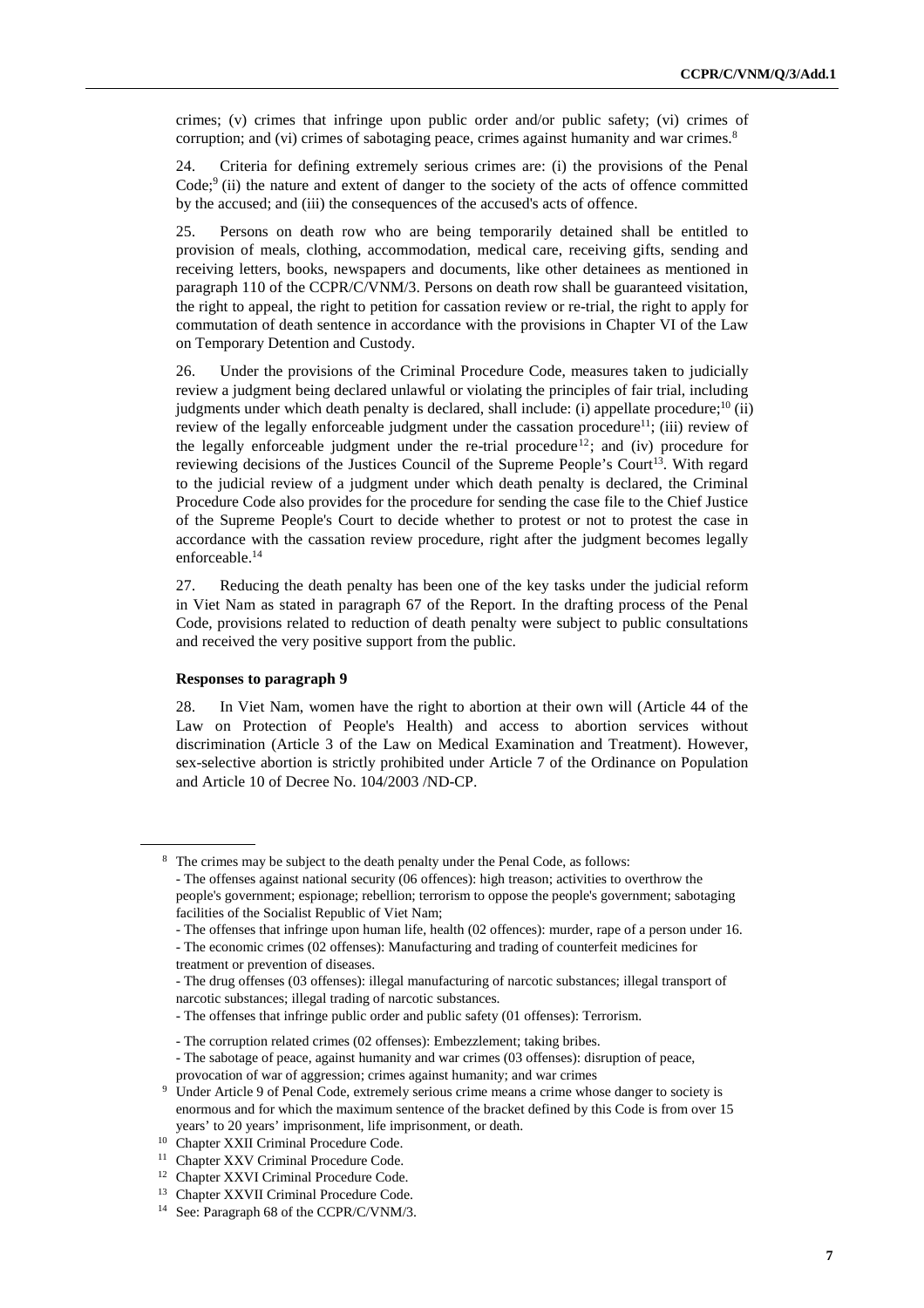29. In recent years, the abortion rate in Viet Nam has tended to fall sharply as indicated in paragraph 71 of the CCPR/C/VNM/3. The Government of Viet Nam has issued specific regulations for abortion clinics that provide family planning/obstetrical services to ensure the quality of abortion services.<sup>15</sup>

30. Article 316 of the Penal Code specifies the penalties applicable to illegal abortion. In the period from 2005 to the end of June 2018, the number of criminal cases involving illegal abortion has decreased.

| Number of criminal cases on illegal abortion (2005-June 2018) |           |           |             |
|---------------------------------------------------------------|-----------|-----------|-------------|
| Year                                                          | 2005-2011 | 2011-2017 | 2017-6/2018 |
| Number of cases                                               | 25        |           |             |
| Number of the accused                                         | 48        |           |             |

31. Viet Nam has made every effort to improve the legal framework and to implement specific measures for reproductive health care for people to: (1) reduce the mortality rate at birth, especially in remote areas, difficult areas and in ethnic minority communities; (2) foster reproductive health care and to reduce adolescent pregnancies.<sup>16</sup>

## **Prohibition of torture and other cruel, inhuman or degrading treatment or punishment, treatment of persons deprived of their liberty, including prisoners of conscience (Articles 2, 6, 7, 9, 10 and 26)**

32. Information of the legal framework and practice of the implementation of international obligations, the enforcement of the law against torture and other forms of cruel, inhuman or degrading treatment or punishment have been sufficiently provided in the Report on the implementation of the Convention Against Torture and Other Cruel, Inhuman or Degrading Treatment or Punishment (CAT/C/VNM/1).

#### **Responses to paragraph 10**

33. As mentioned in paragraphs 72 and 74 of the CCPR/C/VNM/3 and paragraphs 9-10, 41-43 of the CAT/C/VNM/1, prohibition of torture is recognized in the Constitution, and at the same time, any act which has torture nature is defined as a criminal offence, though Viet Nam's law neither provides for torture as a crime, nor a definition of "torture".

34. Viet Nam's law, including the Law on the Management and Use of Weapons, Explosives and Support Tools, provides for circumstances where the use of force to perform official duties is permitted.<sup>17</sup> Therefore, "use of force outside the circumstances permitted by law" as provided for in Article 137 of the Penal Code shall be construed as cases of the use of force by persons on official duty that do not fall within the circumstances permitted by the relevant laws.

35. In cases where persons temporarily taken in custody or detainees die at the custody or detention facilities, investigating bodies and procuracies shall carry out investigation and other procedures provided for in Article 26 of the Law on Temporary Detention and Custody, including the procedures for crime scene examination and post-mortem examination to determine the cause of death, with the witness of the victims' family. Any death due to external influences shall be investigated, clarified and concluded by professional bodies under the control of the People's Procuracy, and the victims' family shall not be put under pressure to refuse to challenge the conclusion on the death.

<sup>15</sup> Decision No. 4128/QD-BYT on 29 July, 2016 of the Health Minister on approving "National Handbook on Reproductive Health Care Services.

<sup>16</sup> *See:* Appendix 3.

<sup>&</sup>lt;sup>17</sup> Law on the Management and Use of Weapons, Explosives and Support Tools provides for persons who shall be equipped with military weapons, types of military weapons to be provided for, procedures for being equipped with military weapons, principles of use of military weapons, cases in which gunfire is allowed to ensure the security and order, etc.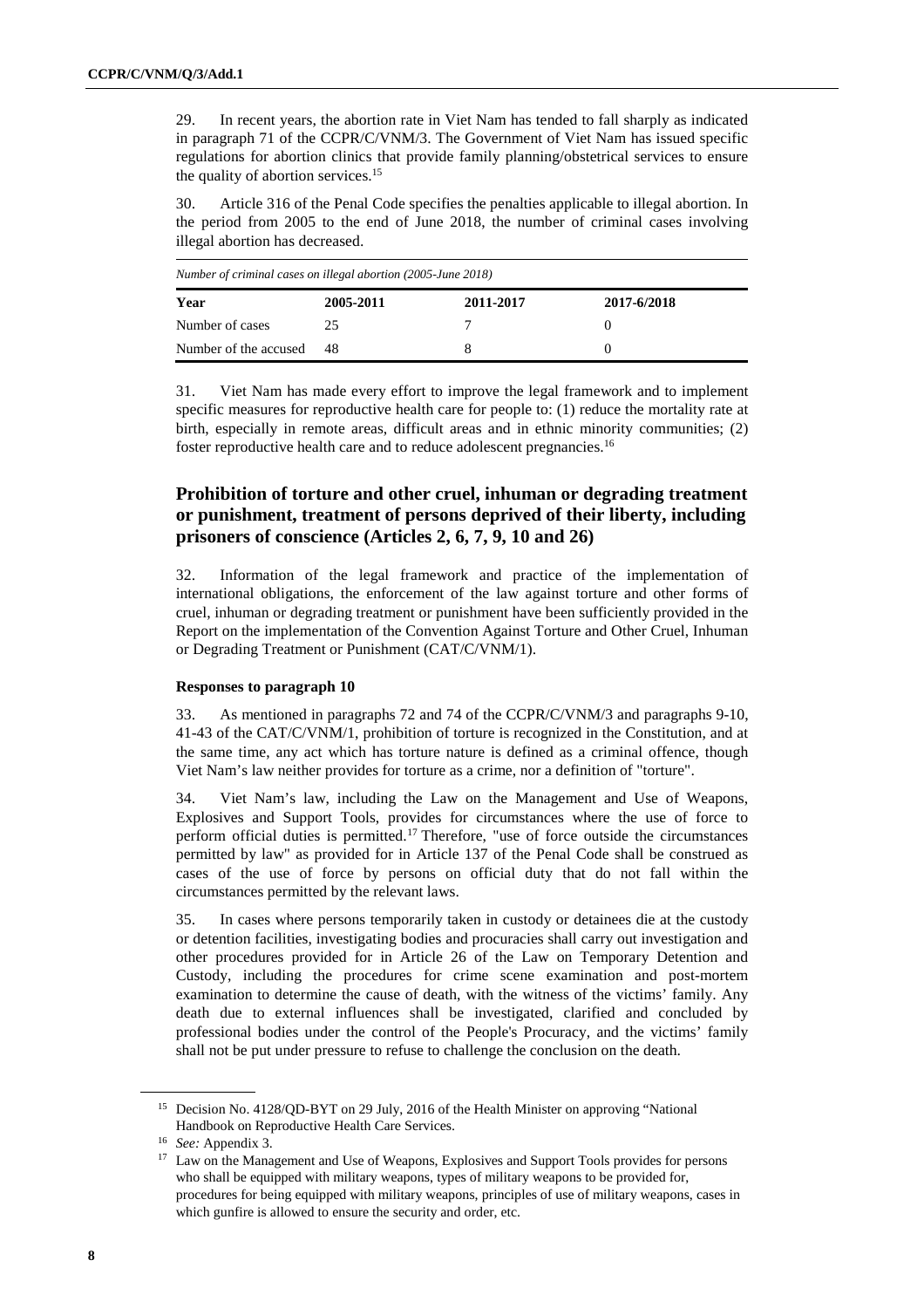36. The Criminal Procedure Code and the Law on Temporary Detention and Custody clearly prohibit torture during the criminal proceedings or the period of temporary custody and detention (as mentioned in paragraph 72 of the CCPR/C/VNM/3). However, there were still several instances of forced confession in the judicial proceedings, affecting the reputation of the bodies conducting the proceedings. From 2012 to the end of 2015, 08 cases of forced confessions had been handled. (For specific information on these cases see paragraphs 59 and Annex 11 of the CAT/C/VNM/1).

#### **Responses to paragraph 11**

37. Information on the organisation of prisoners' detention, detention conditions, and the rights of prisoners under the Law on Enforcement of Criminal Judgement has been provided in paragraphs 57, 58, 152-154, 158, 179 and 180 of the CAT/C/VNM/1. Accordingly, prisoners are treated equally regardless of the premises or places where they are detained.

38. In Viet Nam, there is no such "prisoner of conscience". Any accusations saying that prisoners are subject to torture or ill-treatment committed by fellow inmates acting at the instigation and/or with the consent of police officials are ungrounded and have merely come from the organizations showing no goodwill towards Viet Nam. To demonstrate this fact, Viet Nam allowed the representatives of foreign diplomatic missions in Viet Nam and international organizations to visit some inmates at the request of these missions and organizations. All the already-made visits showed the fact that the legitimate rights and interests of prisoners are guaranteed in accordance with the law.

#### **Responses to paragraph 12**

39. Information on the quantity and actual conditions of detention facilities including temporary detention institutions, prisons and custody houses has been provided in paragraphs 178 - 180 of the CAT/C/VNM/1.

40. In recent years, overcrowding and inappropriate conditions of incarceration in detention facilities have improved significantly. Viet Nam has increased investment in facilities to serve the management and the detention, in combination with improvement of medical care and spiritual life for detainees and prisoners.<sup>18</sup>

41. Viet Nam has already reported on the regular monitoring and inspection mechanism applicable to all detention facilities in paragraphs 173 - 177 of the CAT/C/VNM/1.

## **Forced labour, elimination of slavery and servitude (Articles 7, 8 and 9)**

#### **Responses to paragraph 13**

 $\overline{a}$ 

42. The labor regime applicable to prisoners and drug addicts at compulsory rehabilitation establishments is provided for in the Law on Enforcement of Criminal Judgments, the Law on Preventing and Combating Narcotic Drugs and the relevant pieces of legislation. <sup>19</sup> Accordingly, work arrangement for prisoners aims at meeting the requirements of management, education and integration of prisoners into the community. The participation of trainees in drug rehabilitation centers in the work arrangement helped them be aware of the value of labor and restore work skills that had been reduced by drug addiction. Those labor regimes are not intended to produce commercial goods.

<sup>&</sup>lt;sup>18</sup> Since 2009, detention centers, custody houses, and prisons in Viet Nam have been newly built, renovated or upgraded. By June 2018, 21 prisons had been newly constructed in Viet Nam. In the coming time, the requirement of two square meters  $(2m^2)$  for sleeping space for each inmate or person held in temporary custody, detention continues to be guaranteed under Vietnamese law.

<sup>&</sup>lt;sup>19</sup> The labor regime applicable to prisoners is mentioned in paragraphs 82, 116 of CCPR/C/VNM/3 and paragraph 158 of CAT/C/VNM/1.

The labor regime applicable to drug addicts at compulsory rehabilitation establishments stated in Article 30, and 32 Law on Drug Prevention and Combat and Decrees No. 221/2013/ND-CP and 136/2016/ND-CP.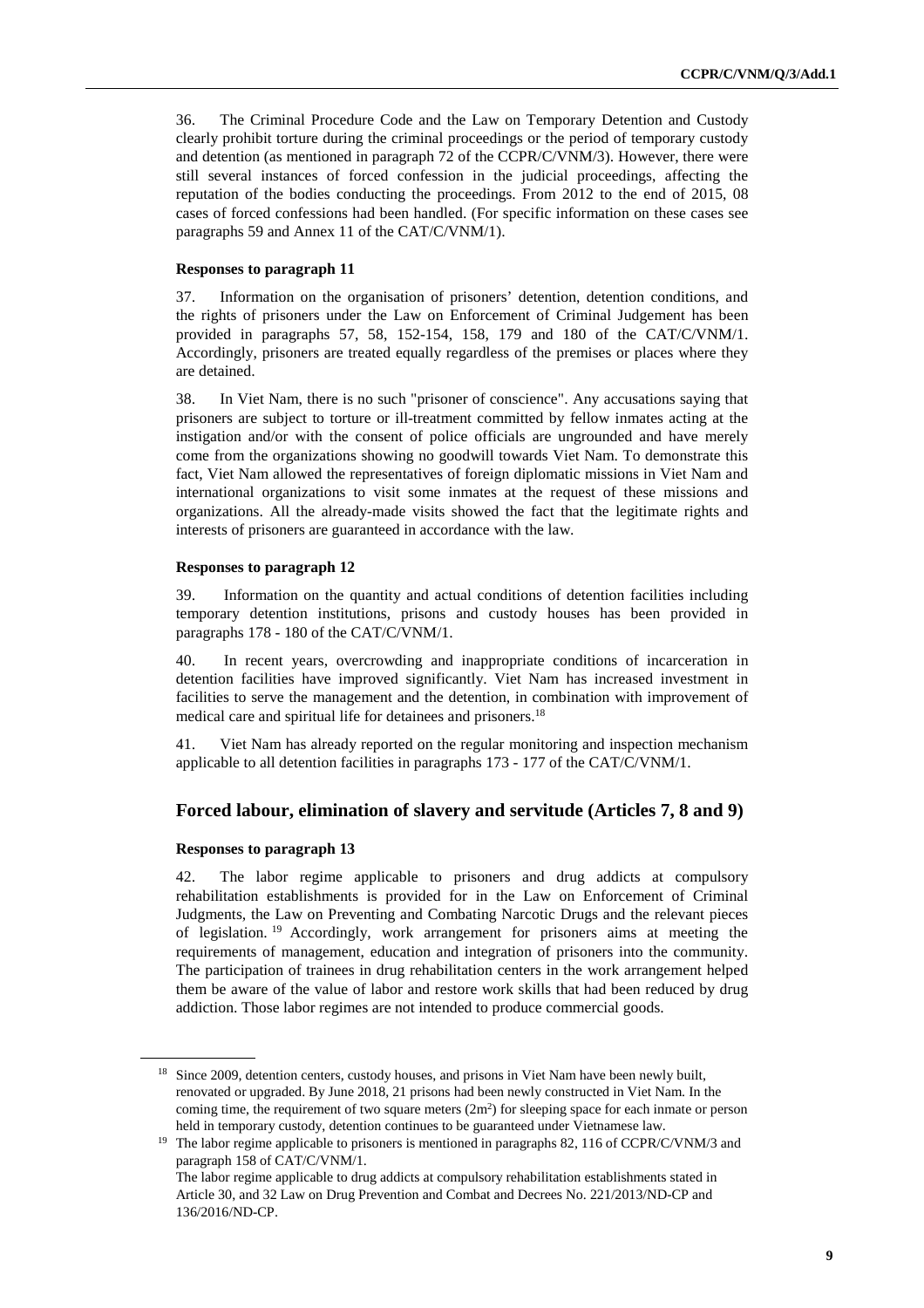43. Viet Nam has been actively engaging in anti-human trafficking activities of the international community through regional and international forums.<sup>20</sup> In order to implement the international treaties on anti-human trafficking to which Viet Nam is a party, the legal framework on anti-human trafficking, including the definition of trafficking in persons, has been developed and standardised in compliance with international standards (paragraphs 83-87 of CCPR/C/VNM/3).<sup>21</sup>

44. The anti-trafficking in persons situation can be seen in Appendix 4.

## **Liberty and security of person (Articles 2, 9 and 14)**

#### **Responses to paragraph 14**

45. As stated in paragraph 93 of the CCPR/C/VNM/3, no one shall be arrested without a decision of the People's Court, or a decision or approval of the People's Procuracy, except for being caught red-handed. The arrested person, even in cases related to national security, is guaranteed the statutory rights, including the right to keep his/her family or the third party informed, the right to access lawyer promptly (paragraphs 107, 148, 149 of CCPR/VNM/3, paragraph 54 of CAT/C/VNM/1). <sup>22</sup>

46. The principle of timely adjudication within the statutory time limits prescribed in the Constitution is further specified in the Criminal Procedure Code in the way of elaborating the legal proceedings from the initiation of the criminal proceedings to the trial. In case of violation of procedural time limits, the concerned agencies, organizations or individuals may lodge complaints with competent agencies or persons for handling in accordance with the provisions of Chapter XXXIII of the Criminal Procedure Code regarding complaints and denunciations in criminal proceedings. Persons who commit acts of violating the provisions of the Criminal Procedure Code, including violations of procedural time limits, shall be considered for liability, depending on the nature and seriousness of their acts.

47. Information on the period of temporary detention is provided in paragraph 56 of the CAT/C/VNM/1 Report. In addition, the temporary detention period for persons under 18 years of age is shortened to two thirds of the temporary detention time applicable to persons over 18 years (Article 419 of the Criminal Procedure Code). In special circumstances where there are no grounds to cancel the temporary detention measure applied to extremely serious offenses of infringing upon the national security, the Procurator-General of the Supreme People's Procuracy may decide to apply temporary detention until the end of investigation under the Criminal Procedure Code (Article 173 of the Criminal Procedure Code). Such stipulations strictly ensure the protocols, procedures and competence to extend detention.

48. Viet Nam is of the opinion that any accusation that the competent authorities decide to extend temporary detention for the purpose of punishment or taking of testimony are groundless. The extension of custody or temporary detention results from complexity of the case with multiple perpetrators involved, which requires for the investigation and clarification of the case, and the extention, is made in accordance with the legallyprescribed protocols, procedures and jurisdiction.

<sup>&</sup>lt;sup>20</sup> Viet Nam is currently one of State party of United Nations Convention against Transnational Organized Crime and Protocol to prevent, suppress and punish trafficking in persons, especially women and children thereto.

In 2012, 2014, 2016 and 2018, Viet Nam prepares for reports to Special Rapporteur on the prevention of trafficking, esepcially woman and children and United Nations Office on Drugs and Crime. Viet Nam proactively participates in the drafting process of Global Compact for safe, orderly and regular migration (GCM), Global Compact on Refugees (GRCs) supported by United Nations in order to stimulate safe, orderly and regular migration, prevent irregular migration and trafficking in persons. In 2017, Viet Nam acceded to ASEAN Convention Against Trafficking in Persons, Especially Women and Children.

<sup>21</sup> *See:* paragraphs 83-87 of the CCPR/C/VNM/3

<sup>22</sup> *See:* paragraphs 107, 148, 149 of the CCPR/C/VNM/3, and paragraph 54 of the CAT/C/VNM/1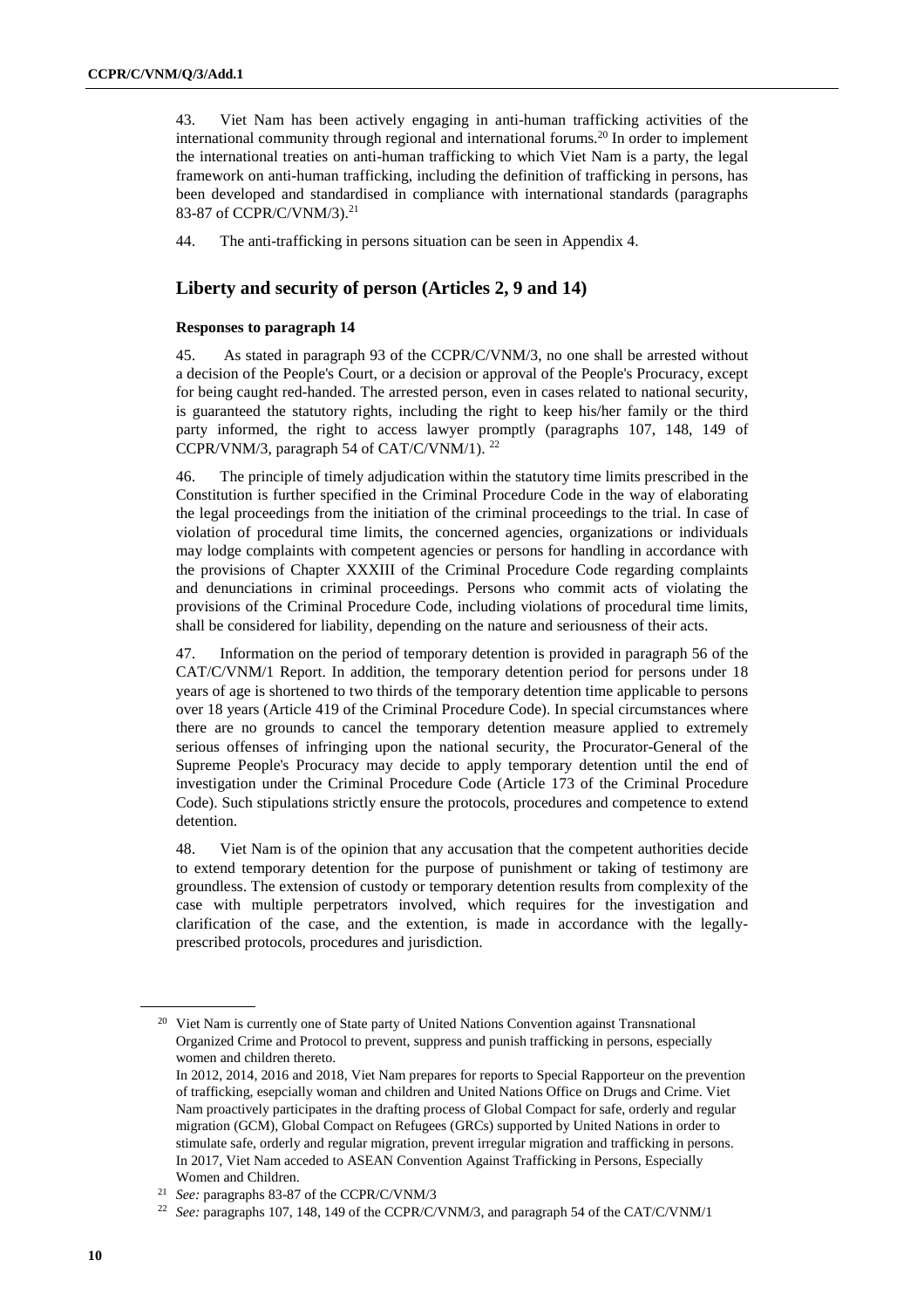49. In case of law violation when making decisions or conducting procedural acts in holding persons in urgent cases, temporary detention or custody, such persons may lodge complaints against the holding with the competent agencies or persons for handling under the provisions of Chapter XXXIII of the Criminal Procedure Code. Accordingly, courts shall have the responsibility to handle such complaints during the trial period (Article 474(3)).

50. In Viet Nam, no one is subject to arbitrary detention or deprivation of liberty. Any violations of law shall be handled in accordance with the provisions of the Vietnamese law. Persons who are serving imprisonment sentence for crimes that fall under the category of crimes infringing upon the national security are treated like other prisoners.

51. With regard to the case of Nguyen Ngoc Nhu Quynh, Viet Nam already provided sufficient information and legal basis for the arrest, prosecution, trial and guarantee of the rights of Nguyen Ngoc Nhu Quynh in its written responses to the opinions of the Working Group on Arbitrary Detention of the UN Human Rights Council.<sup>23</sup> Viet Nam insists on holding that the Conclusion 27/2017 of the UN Commission on the Human Rights did not reflect the actual situation but was based upon untrue, unsupported and unverified information, without taking into account the viewpoint and official information provided by Viet Nam.

52. The so called "house arrest" does not exist under Viet Nam's law. Regarding deprivation of liberty under the administrative procedures, the Vietnamese legislation provides for measures of holding persons in custody in accordance with the administrative procedures, taking persons to compulsory detoxification establishments (administrative sanctions), and family-based management of persons (a family-based alternative to administrative sanctions). These measures shall be only applied in the following cases under the legally-prescribed protocols and procedures:

- The measure of holding persons in custody in accordance with administrative procedures shall be applied only in cases where it is necessary to prevent or immediately stop acts of disturbing public order or injuring another person, or having grounds to believe that acts of smuggling or illegal cross-border transportation of goods occur, as stipulated by law provisions on handling of administrative and customs violations.<sup>24</sup>
- The measure of taking persons to compulsory detoxification establishments shall be applied to drug addicts under court decisions in accordance with the protocols and procedures prescribed in the Law on Handling of Administrative Violations and the Law on Preventing and Combating Narcotic Drugs<sup>25</sup>. This measure aims to help drug addicts stay away from drugs while providing living skills and career skills to stabilize their lives and find a job.
- The family-based management of persons is one of the educating alternatives to administrative sanctions that are applied to juveniles who commit administrative violations under the conditions prescribed in the Law on Handling of Administrative Violations.<sup>26</sup>

#### **Right to a fair trial and independence of the judiciary (Article 14)**

#### **Responses to paragraph 15**

 $\overline{a}$ 

53. Appointment, discharge from duty or dismissal of judges is stated in paragraphs 142 – 143 of the CCPR/C/VNM/3. Under the new provisions of the Law on Organization of the

<sup>&</sup>lt;sup>23</sup> Reply to the communications No. 01/2017 dated February 24, 2017; No. 04/2017 dated June 26, 2017 and VNM No. 03/2018 dated March 13, 2018.

<sup>&</sup>lt;sup>24</sup> Article 122 Law on Handling of Administrative Violations; Article 102 Law on Customs; and Decree No. 112/2013/ND-CP.

<sup>&</sup>lt;sup>25</sup> Articles 95, 96, 103, 104, 110 – 114 Law on Handling of Administrative Violations.

<sup>&</sup>lt;sup>26</sup> Article 140 Law on Handling of Administrative Violations.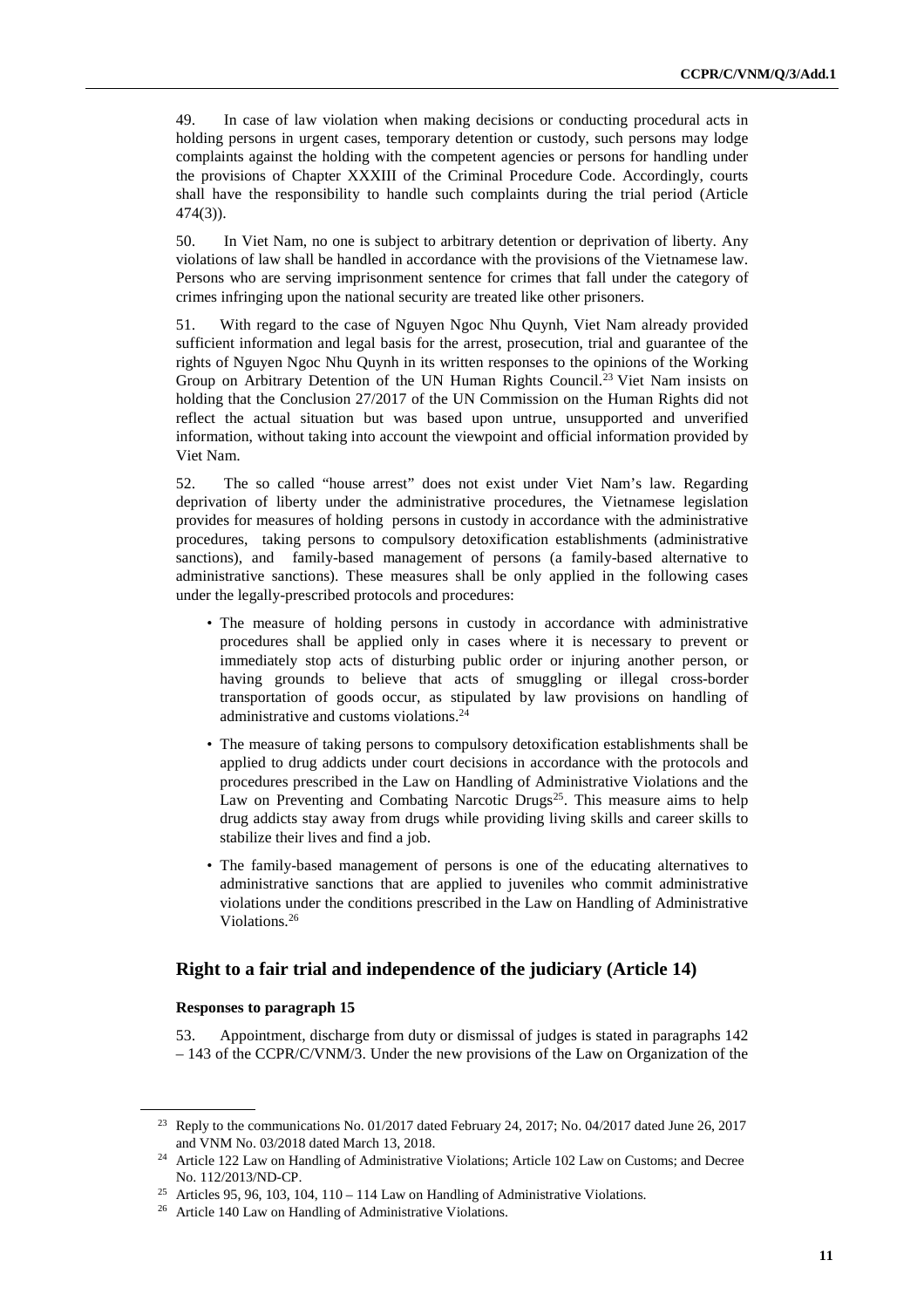People's Courts, influence by other agencies in the process of appointment, discharge from duty or removal or dismissal of judges is minimized. In particular:

- For the appointment process, the National Council for Selection and Supervision of Judges shall be set up. The Council consists of six representatives from peoples's courts and five representatives from various agencies and/or organizations. Under the modality of collective working, making decisions by majority of votes and diversity in membership, it is very difficult in the legal sense for other agencies and organizations to intervene in the process of appointment of judges. The appointment of a judge is made on the basis of his or her capacity and prestige through a competitive examination.
- Article 82 of the Law on Organization of People's Courts provides for six grounds for dismissal of a judge. The grounds mainly include violations of laws and/or professional ethics that undermine the prestige of judges. Discharge from duty or dismissal of a judge must be based on the assessment results of an independent council to ensure that the discharge or dismissal be considered thoroughly and impartially without any negative influence by any other entities.
- Article 103 of the Constitution and Article 9 of the Law on the Organization of People's Courts provide that during a trial, the Judges and People's Assessors are independent and only subject to the law. Agencies, organizations or individuals are prohibited from interfering in any form in the adjudication of Judges and People's Assessors. Any agencies, organizations or individuals who interfere in such adjudication shall, depending on the nature and seriousness of the violation, be subjected to disciplinary or administrative sanctions or criminally prosecuted in accordance with law.

54. In addition to the expanded list of persons entitled to legal aid as stated in paragraph 150 of the CCPR/C/VNM/3, the 2017 Law on Legal Aid contains many new provisions for better guaranteeing the right to legal aid. $27$ 

55. Improving the court's adjudication quality is always an important goal and a priority in the Judicial Reform Strategy of Viet Nam. In order to enhance the quality of the court's adjudication, the Supreme People's Court has implemented many solutions, with a focus on those to ensure the uniform application of laws, to improve the quality of court judgments and decisions, to publicize court judgments and decisions; to renovate the arrangement of trials in line with the judicial reform. Through those measures, the system of people's courts contributed to ensuring justice, providing legal dissemination to the public and strengthening the public confidence in the system.

56. Viet Nam also undertook various legislative, administrative and other measures to increase the quantity and improve the quality and level of participation in legal aid by lawyers' groups and legal advisory organizations. Some of the examples include:

• The Law on Lawyers (revised in 2012) states that providing legal aid is a mandatory duty of lawyers to enhance the social responsibility of lawyers, helping to ensure the

<sup>&</sup>lt;sup>27</sup> The new provisions of the Law on Legal Aid of 2017 to better ensure the right to legal aid include: (i) confirmation of provision of legal aid is a duty of the State, and such legal aid is provided free of charge to the persons eligible to legal aid and costs of the legal aid provision is incurred by the state budget, contributions of foreign and local organizations and individuals and other legal sources of budget;

 <sup>(</sup>ii) provision for the duty of agencies and organizations (the agencies whose functions relate to the legal aid in the judicial procedure, relevant state agencies and social and professional organizations of lawyers …) to enhance the responsibility and cooperation in providing legal aid;

 <sup>(</sup>iii) Providing for the minimum conditions for organizations involving in the provision of legal aid (lawyer practicing and legal advisory organizations) to reduce formalistic or ineffective participation in legal aid provision; providing for management of the quality of legal aid cases by using e-file of each case in order to enhance the effectiveness of legal aid activities management;

 <sup>(</sup>iv) Providing clearly for the forms of legal aid provision which include the participation in judicial procedure, provision of legal advice and out-of-proceeding representation; and

 <sup>(</sup>v) Amending the provisions on the procedures and steps of providing legal aid to be more friendly convenient for the persons eligible to legal aid.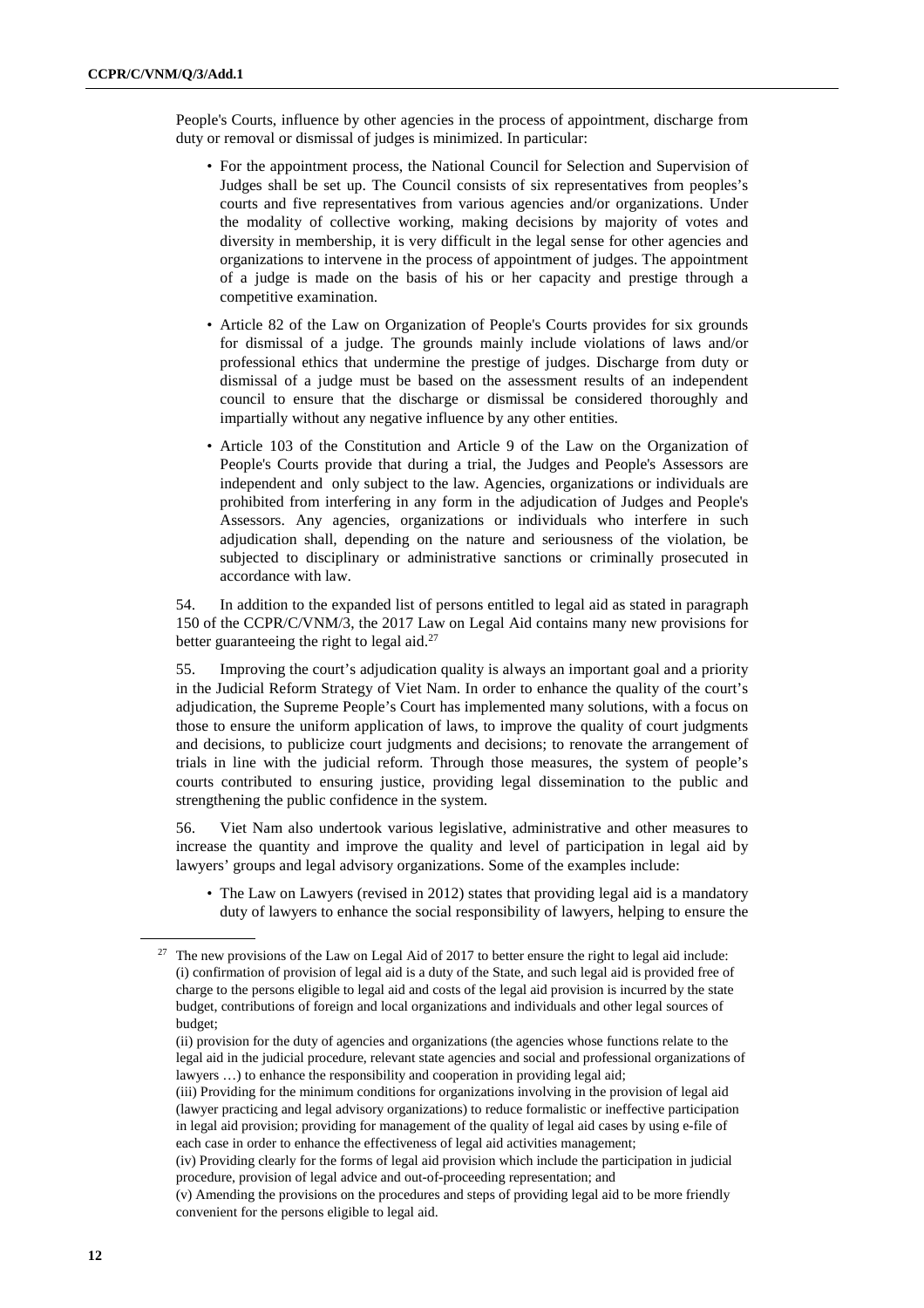right of poor people and other vulnerable groups to access lawyers. The simplification of procedure for registration of defense counsels is mentioned in paragraph 149 of the CCPR/C/VNM/3.

• Competent state agencies provide support to the Viet Nam Bar Federation in carrying out activities to enhance the capacity of lawyers, such as international cooperation, programs for improving the internal regulations and rules of the Federation, compiling Lawyers Manuals, and organizing training workshops on laws and regulations, and skills to provide legal advices in connection with the implementation of Covenant.

*Number of lawyers and legal advisers and legal advisory centers involving in the provision of legal aid Unit: Persons* 

| Unit: Persons                              |        |  |
|--------------------------------------------|--------|--|
| Law practicing organizations               | 3,700  |  |
| Lawyers in the whole country <sup>28</sup> | 12,569 |  |
| + Apprentices                              | 5,000  |  |
| Legal advisory centers                     | 180    |  |
| Legal advisors                             | 600    |  |
|                                            |        |  |

*Professional and legal aid activities of lawyers during 2015 – 2017 period Unit: Cases* 

| Legal aid provision under the Law on Lawyers                             | 110,592 |
|--------------------------------------------------------------------------|---------|
| Participation in criminal cases                                          | 43,738  |
| + Appointed by competent agencies                                        | 18,749  |
| + Invited by clients                                                     | 24,989  |
| Participation in civil cases                                             | 36,280  |
| Provision of legal advices in economic, business and<br>commercial areas | 41,560  |
| Participation in administrative cases                                    | 2,687   |
| Participation in labor cases                                             | 1,828   |

57. The guarantee of the accused person's right to defence or receive legal aid is specified in the Criminal Procedure Code and the Law on Legal Aid, and is stated in paragraphs 149 – 151 of the CCPR/C/VNM/3. The extended list of persons eligible for legal aid and the statutory registration of defense counsels give more opportunities for the accused person to have access to legal aid services in the criminal proceedings.

58. From 1 January 2016 to 30 June 2018, the province-level state legal aid centers provided legal aid in 201,067 cases with 202,381 visits, of which there were 36,763 cases of participation in legal proceedings and there was neither complaint about the quality of the services provided nor claim for compensation reported.

#### **Responses to paragraph 16**

59. Viet Nam always makes efforts to ensure better the rights of defense counsels and lawyers in the criminal procedure, such as the rights of defense counsels being further expanded,<sup>29</sup> and mechanism for guaranteeing the right to defense.<sup>30</sup> In addition, the  $2015$ 

<sup>&</sup>lt;sup>28</sup> Figures up to June 2018.

Article 73 of the Criminal Procedure Code added rights of defense counsels, including: (i) is informed in advance by the criminal proceedings conducting agencies of the time when and the place where testimonies of charged persons are taken and the time and place of conducting other procedural activities according to the Criminal Procedure Code; (ii) Evidence collection; examination and assessment the evidence and presentation of opinions about the evidence, documents and objects concerned and the right of defense counsels to request the judicial procedure conducting persons to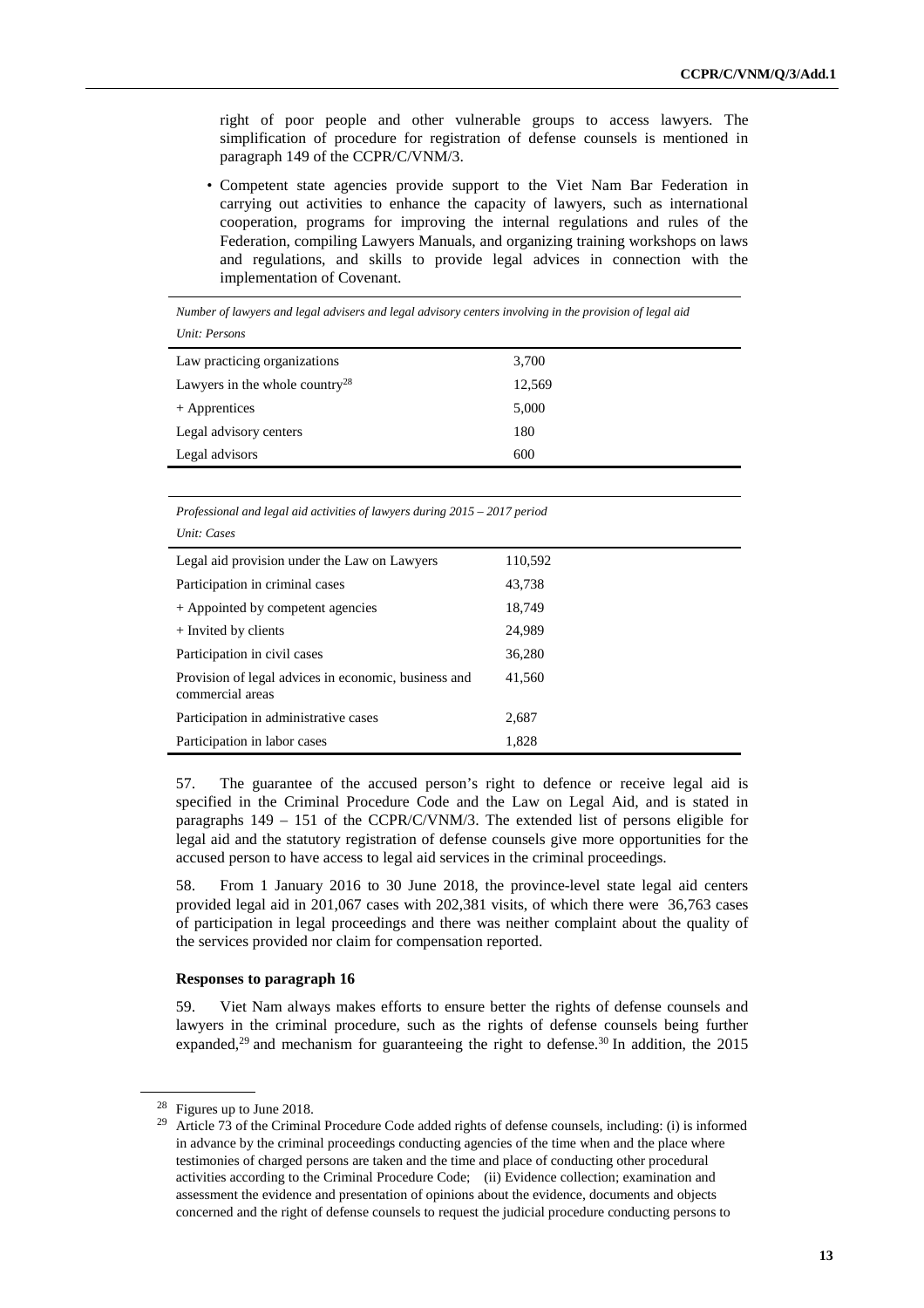Criminal Procedure Code also guarantees the adversarial litigation principle in trial. Accordingly, the defense counsel has equal right in providing and assessing evidences and make request for clarifying the objective truth of the case. The court is bound to create favorable conditions for the defense counsel to exercise fully his/her rights and to make arguments equally and democratically before the court. During a criminal trial, all persons, including the judge and the lawyer, must comply with the court room rules stipulated in the Criminal Procedure Code. In case a person who violates those rules, the presiding judge shall, in accordance with the provisions of law, decide to compel the violator to leave the court room. Therefore, a lawyer who violates the court room rules shall be dealt with in accordance with the law.

60. As a principle set forth in the Constitution, a defense counsel as a citizen has equal obligation like other citizens in reporting crimes and protecting public interests and the rights and legitimate interests of agencies, organizations and individuals. Subject to this principle, Article 19(3) of the Penal Code is established to bind the lawyers to public interests and the rights and legitimate interests of agencies, organizations and individuals; not to compel lawyers to infringe upon confidentiality between lawyers and their clients. This was discussed thoroughly by the National Assembly and publicly consulted through the Government's website and the website of the concerned agency. The consultation and discussion results showed that a majority of the comments received did not agree with defense counsels' exemption from all of their duties. As compared with the draft code that was publicly consulted, Article 19(3) of the present Penal Code narrows the scope of responsibility of defense counsels for failure to report crime.<sup>31</sup>

61. The Constitution and the Criminal Procedure Code provide that courts shall adjudicate cases timely within the time limit stipulated by laws, impartially and publicly. The duration of a criminal trial, depending on the complexity and circumstances of the case, is strictly observed under the provisions in Part 4 "Adjudication of Criminal Cases" of the Criminal Procedure Code. The practice showed that cases that may result in strong penalties are usually tried for days in order to ensure that evidences are examined and assessed fully and impartially.

62. Defense counsels are allowed to take part in the criminal proceedings at the time of initiation of the criminal proceedings against the accused. Whereas investigation on cases of crimes of infringing upon the national security must be kept confidentially, only the chief procurators of the competent procuracy offices shall have the power to allow defense counsels to participate in the criminal proceedings as of the completion of the investigation (Article 74 of the Criminal Procedure Code).

## **Freedom of religion and belief (Articles 2, 18, 26 and 27)**

#### **Responses to paragraph 17**

63. The 2016 Law on Belief and Religion was drafted and passed in compliance with the procedures prescribed by law. The draft Law was publicly consulted, with the engagement of various agencies, organizations and individuals, including religious

examine and assets; and (iii) Request the judicial procedure conducting agencies for collecting evidence, conducting additional expertise or re-expertise or re-evaluate the property/assess.

<sup>&</sup>lt;sup>30</sup> The Criminal Procedure Code has been added the provisions on the responsibility of the legal proceeding conducting agencies to inform in advance the defense counsels of the time when and the place where the procedural activities in which the defense counsels have the right to participate in will be conducted (Article 79); concrete provisions on the procedure for meeting with the criminally charged persons who have been arrested and persons who are under temporary detention (Article 80); procedure for handing over evidence (Article 81); procedure for reading, taking notes and copying documents in the case file (Article 82).

<sup>31</sup> According to Article 19(3) of the Penal Code, a defender shall nor bear the criminal responsibility for failure to report a crime If he or she has knowledge of the crime that was committed or participated in by the person he or she defends while performing the defender's duties, except for failure to report crimes against national security or other extremely serious crimes specified in Article 389 of this Code.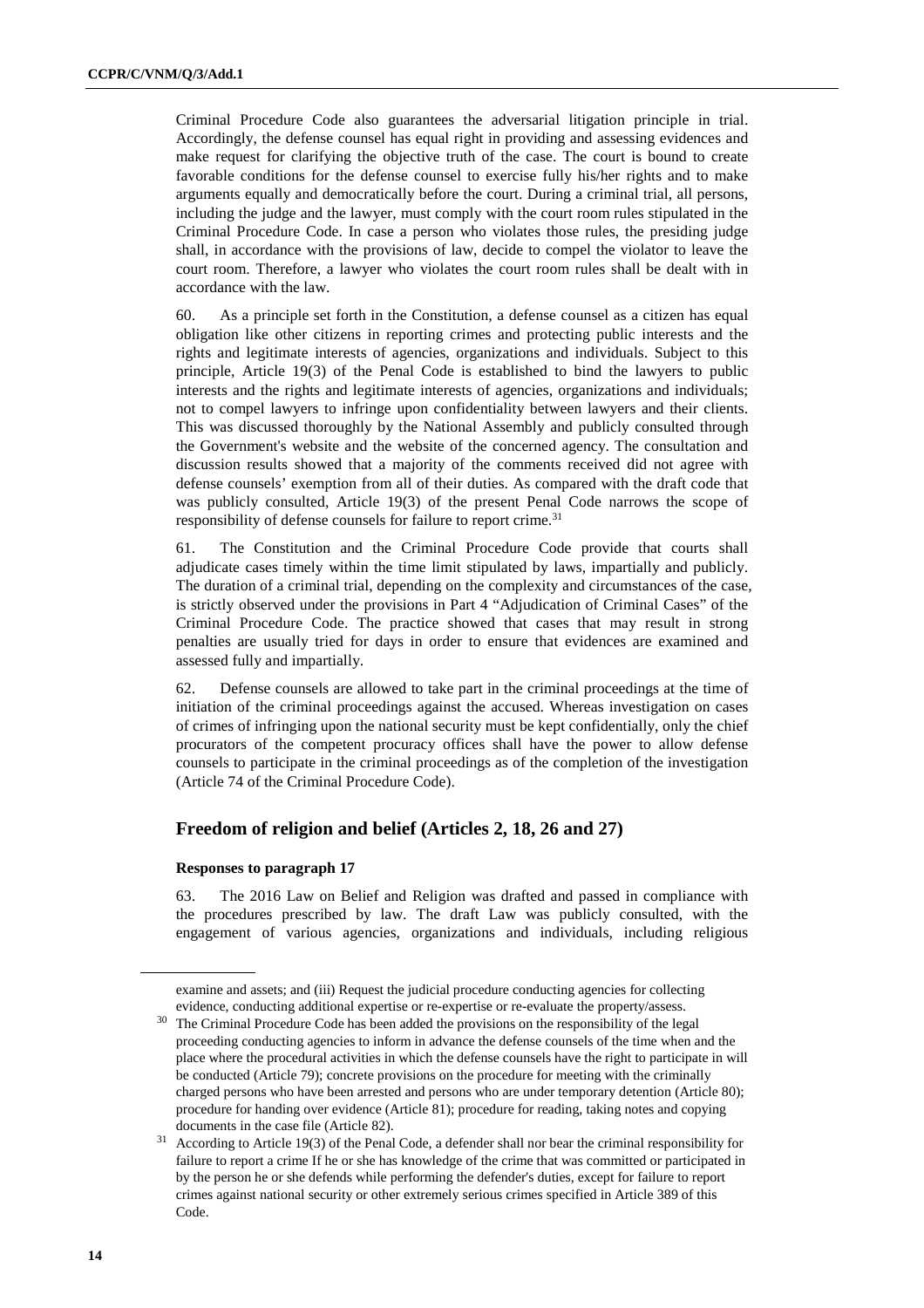specialists, clergy members, adherents and international organizations. In this Law, religion is understood as "the human being's faith whose existence is accompanied by a system of notions and activities encompassing the objects of worship, tenets, religious laws, rites and organizations".

64. Under the Law on Belief and Religion, the recognition of a religious organization shall be made through two steps: (i) this organization is issued a registration certificate for religious activities; (ii) this organization, if satisfying all the legal requirements, applies for recognizing it as a religious organization. The procedures for recognition are prescribed in Articles 19 and 22 of the Law on Belief and Religion.<sup>32</sup>

65. The Law on Belief and Religion does provide for refusal of issuing a registration certificate of religious activities and refusal of recognizing a religious organization, and the reasons for such refusal must be clearly stated. Accordingly, in the whole country, individuals or religious organizations have the right to file complaints under the Law on Complaint and other relevant laws, if there exist reasons to deem that a state competent agency failed to comply with the law, thereby encroaching on their rights and legitimate interests.

66. The Law on Belief and Religion and its guiding documents contain many new provisions, according to which registration or acceptance is changed to notice (out of 44/96 administrative procedures are procedures of making notices). The remaining procedures are registration procedures or procedures for application with the state competent agencies to help the agencies be informed of the content, programs, scale, and membership of a religious organization that in turn could better facilitate religious activities.

67. The State of Viet Nam always attaches great importance to the policy of consolidation and harmonization among religions and makes efforts to ensure the equality and non-discrimination for religious reasons. The Vietnamese legislation strictly prohibits any act of abusing belief and religion to incite hatred, conflict, divisions in the society or to harm the national security and stability of the country, or the peaceful lives of people.

68. The Constitution and pieces of legislation of Viet Nam contain provisions on mandatory military service in line with Article 18 of the Covenant. In Viet Nam, no one has refused to serve in the army for the reason of his or her conscience, belief or religion.

#### **Responses to paragraph 18**

 $\overline{a}$ 

69. The information about forced abandonment of a belief, being subject to surveillance, intimidated, harrassed, detained, tortured or restricted of the right to education… as mentioned in paragraph 18 of LOIs is completely untrue. The State of Viet Nam respects and ensures the right to freedom of belief and religion of all people, including ethnic minorities. The civil and political rights as well as the economic, social and cultural rights of the ethic minorities in the Central Highland of Viet Nam are fully guaranteed.

70. Those groups of religious followers, which have not been accredited organizationally or have not yet been issued registration certificates of religious activities, were supported in carrying out their religious activities collectively at suitable legitimate places. For example, nearly 400 Protestantism affiliates and more than 1,000 meeting points in Tay Nguyen (Central Highland ) and Binh Phuoc province were registered with the local governments. Meanwhile, in the north mountainous area, 693 groups of Protestants were registered and 8 Protestantism affiliates were recognized.

 $32$  An organization with certified registration of religious activities shall be recognized as a religious organization on the following conditions: (i) It has operated stably and continuously for at least 05 years since the certification of its registration of religious activities; (ii) It has a charter pursuant to Article 23 of this Law; (iii) The representative(s) or head of the organization holds Vietnamese citizenship, resides permanently in Vietnam, possess full capacity for civil acts, is not bound by any remedial administrative measures concerning folk belief or religion, is not associated with any conviction records or is not accused of any crimes pursuant to the legislation on criminal procedure; (iv) Its organizational structure adheres to its charter; (v) It has assets independent from other organizations and individuals, and it assumes liabilities with its own assets and (vi) It engages in legal relations independently.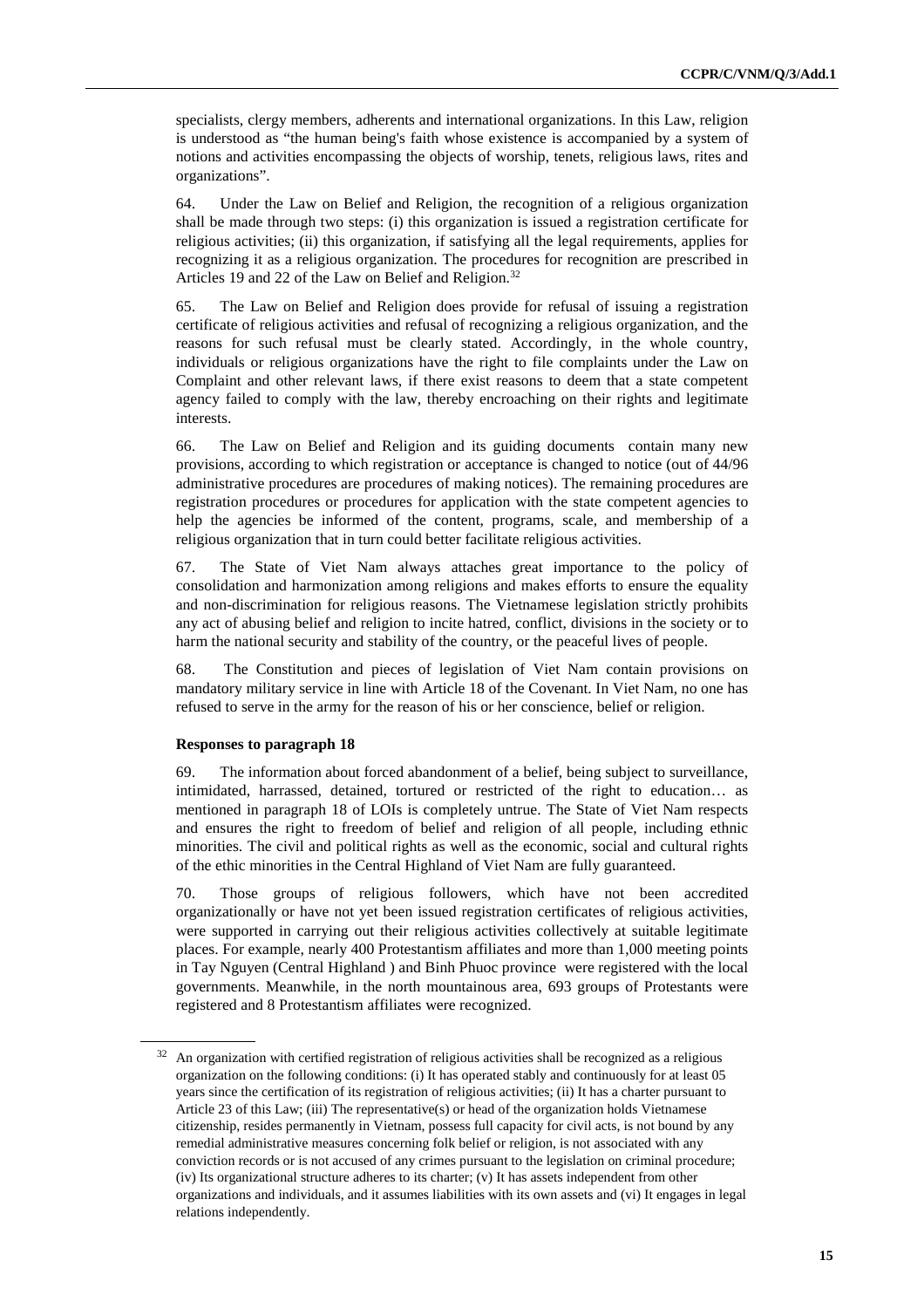71. In Viet Nam, a person is arrested and detained not for the reason of his/her belief or religion but for his/her violation of law or act of causing division within religions, or harming the interests of religion followers and of the religion in general. The arrest, detention and trial of such law violator are conducted in accordance with the provisions of law in order to secure the social order and discipline and the rule of law.

72. Large areas of land are allocated to many religious organizations for religious purposes. The policy of land use rights tax exemption has been implemented by the State of Viet Nam for years. From 2003 to date, in order to meet the need for religious activities of people, more than 20,000 worship facilities were repaired, upgraded or newly built, of which approximately 3,000 facilities were newly built. In addition, in order to enhance living standards of people as well as to implement the socio-economic development policy for the national and public interest, land withdrawal was made for the purpose of constructing facilities and urban areas. Land withdrawal was conducted in accordance with the provisions of the land laws and regulations. However, certain religious organizations and individuals did not comply with the policy of removing religious facilities for the interest of economic and social development in the locality. Instead, they committed acts in attempt to incite petitions and demonstration, adversely affecting the life and business of people.

## **Freedom of expression and right to privacy (Article 17 and 19)**

#### **Responses to paragraph 19**

73. The State of Viet Nam adopts a consistent policy of protecting and promoting, to the fullest extent, people's right to freedom of expression, right to freedom of the press and right to access to information. The State of Viet Nam does not obstruct freedom of expression as mentioned in paragraph 19 of the LOIs.

74. The application of Articles 109, 116, 117 and 331 of the Penal Code is in accordance with Articles  $18(3)$ ,  $19(3)$ ,  $20$ ,  $21$  and  $22(2)$  of the ICCPR. In addition to compliance with the abovementioned articles of the ICCPR, Article 331 of the Penal Code also elaborates further Article 17(2) of the ICCPR.

75. The fact that people of all social stratas and classes have freely provided comments and inputs to normative documents (this has been fully reflected to the National Assembly the highest legislative body in the country during discussion and consideration of such drafts as the draft Constitution, draft Penal Code or the draft Civil Code) is clear proof of the guarantee of the right to freedom of expression and speech in Viet Nam. For many draft legislations and policies, their drafting duration have been extended by the National Assembly in order to solicit more opinions and comments due to diverging views from the public. Diverse comments and inputs that are democratically and transparently raised with the aim of nation building and national development are never subjected to "political retaliation" as stated in the LOIs.

76. As stated in paragraph 36 of the CCPR/C/VNM/3, in Viet Nam, all are equal before the law and all have the duty to abide by the law. Criminal prosecutions are conducted in accordance with the provisions of the Penal Code, which provides that "a person is subjected to criminal liability only if such offense is stipulated in the Penal Code", and in compliance with the principle that "all offenses committed must be detected and dealt with in a timely, expeditious and transparent manner in accordance with the law".

77. In Viet Nam, individuals are not arrested or detained on the grounds of their ethnicity, belief, religion, social status or position, but on the grounds that they have violated the law or abused the rights to freedom of expression, the press, belief or religion, assembly or association, or other democratic freedoms to incite violence, hatred, to cause social disruption, or sabotage national security, social safety or public order which constitutes a criminal offense under the Penal Code. Investigation, detention and trial of such offenses are conducted in accordance with the provisions of law.

78. Investigation, detention and trial proceedings are conducted in accordance with the procedures stipulated by Vietnamese laws and in compliance with widely recognized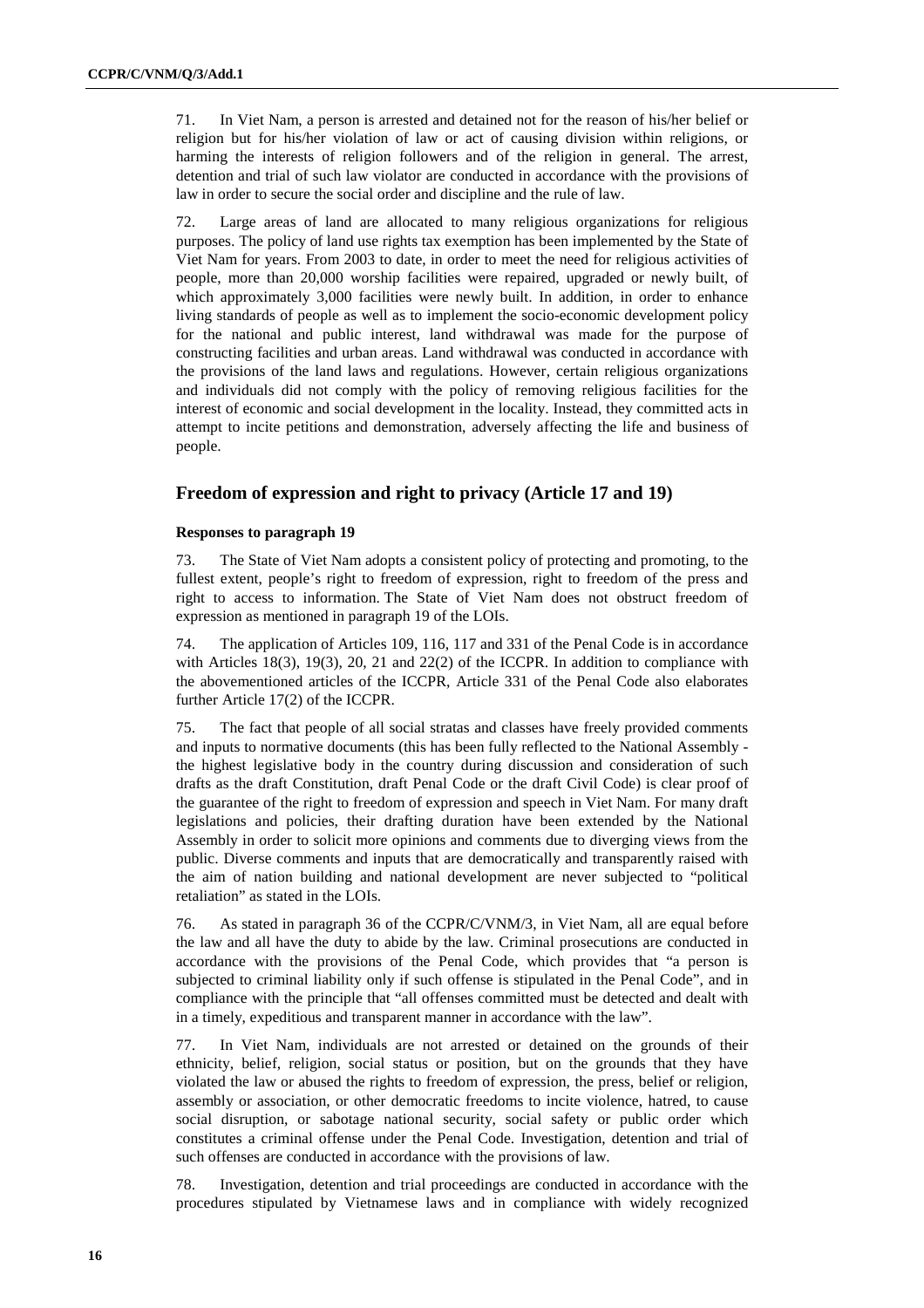international standards as well as in conformity with adjudication practices in many countries. This ensures full enjoyment of the rights and freedoms of each citizen in a safe, orderly and fair society. Trials are publicly conducted with the attendance of and reporting by the press.

#### **Responses to paragraph 20**

79. With rapid development of information and telecommunication technologies, and in the context of increasing impact of web contents on Vietnamese users, the State of Viet Nam has, among others, a policy to "create a healthy cyber environment that does not harm national security, social order and safety, and the rights and legitimate interests of agencies, organizations and individuals".

80. In the context of increasing cyber attacks on a greater scale, with increased frequency, severity, and the threat level directly endangering national security and public order and safety, the development of the Internet should go hand in hand with the development of appropriate management needs. Therefore, the Laws on Cyber Information Safety and on Cyber Security were promulgated to ensure safety of information in cyberspace, helping to guarantee the privacy of individuals. These two laws have clearly stipulated prohibited acts in cyberspace.<sup>33</sup>

81. Telecommunication, internet, and value-added services providers in cyber space must only cease and desist from providing services to organizations, individuals that have published content which infringes on the rights and legitimate interests of the State, agencies, organizations or individuals as specified in the  $Law<sup>34</sup>$ . Therefore, this measure is in line with Article 19 of the Covenant.

82. The application of technical measures to prevent and combat cyber crimes is not a priority in Viet Nam's policies and laws. Viet Nam is now promoting information dissemination to the public in order to help people be aware of the advantages and disadvantages of the Internet to take necessary safeguard measures. The Vietnamese Government is now cooperating with the concerned parties in developing a Code of Conduct for Social Networks.

83. The data localization clause requires foreign enterprises engaged in telecommunication, internet-service provision to store certain data within the territory of Vietnam (Article 26 of the Law on Cyber Security). This is aimed at dealing with acts committed in cyberspace that infringes on national security, social order and safety, as required by modern-day demand. This is similar to the requirement for Vietnamese internet, telecom service-providers, and does not have a negative impact on the normal operations of enterprises.<sup>35</sup>

84. Concerning paragraph 189 of the CCPR/C/VNM/3, despite enormous efforts made to develop the Internet in the country<sup>36</sup>, as a developing country, Viet Nam has difficulties investing in Internet infrastructures. Just in 2018, there were at least 10 instances where the transoceanic fiber optic cableline connecting Viet Nam with countries in the region and the world had to undergo repairs, affecting access speeds to websites and blogs in overseas servers.

85. To ensure the implementation of measures to protect cyber security, a Cyber Security Task Force has been established and operates in accordance with current laws and regulations.

Article 8 of the Law on Cyber security and Article 7 of the Law on Cyber Information Safety.

<sup>&</sup>lt;sup>34</sup> These information include: information containing propaganda against the State of Vietnam or information that may incite riots, disrupt social order and safety; humiliate, slander; infringes upon economic management order at the request of competent State agencies.

<sup>&</sup>lt;sup>35</sup> Before the enactment of the Law on Cyber security (as of end of January 2018), Google has rented 1,781 servers, and Facebook 441 servers from Vietnamese enterprises to store data in Vietnam.

<sup>36</sup> According to a market research report by Akamai Technologies, Inc., Internet speed in Vietnam ranks  $58<sup>th</sup>$  in the world and  $9<sup>th</sup>$  in the Asia-Pacific region.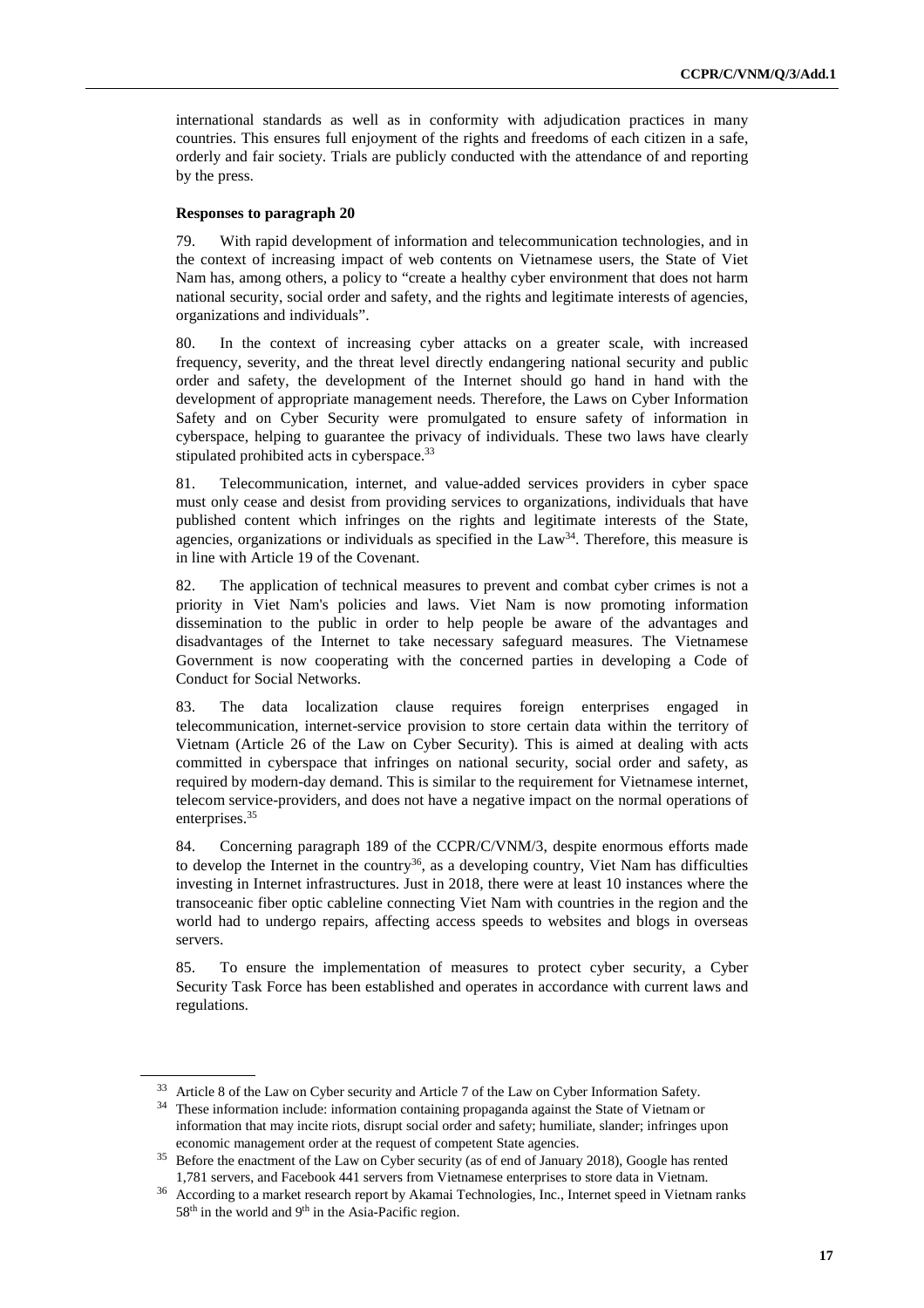86. To ensure the exercise of citizens' right to information access, the State, organizations and individuals must deploy holistic measures, ranging from ensuring human resources to improving and updating databases, IT infrastructures, documentation and archival processes, and information processing between content creators and content providers. The specific measures are prescribed in Article 33 of the Law on Access to Information.

87. The Press Law affirms that private, educational institutions, scientific and technological organizations with foreign investments are allowed to issue scientific magazines. In addition, a press agency may associate in press activities with another press agency, legal entity, or individual with business registration relevant to the associated field in accordance with the law (Article 37 of the Press Law).

88. Regarding paragraph 187 of the CCPR/C/VNM/3 and paragraph 19 of the previous concluding observations, the press is not censored prior to printing, transmission or broadcast. The State does not censor works before their publication (Article 13 of the Press Law, Article 5 of the Law on Publication). The Law on Publication stipulates that before the publication of a work or document, or re-edition, the publishing house must register with the state management agencies in charge of publication activities and must be granted approval by the agencies (Article 22). Registration of publications is necessary for state management agencies to record the quantity and types of publications that have been published and to ensure that the contents of the publications do not violate public rights and interests, common values, or violate Vietnamese laws and regulations; and at the same time to protect intellectual property rights related to those publications.

## **Human rights defenders (Articles 6, 7, 9, 12, 14 and 19)**

#### **Responses to paragraphs 21 and 22**

89. In Viet Nam, there are no "plainclothes police officers" who beat "human rights defenders", "activists", bloggers and journalists. Officers ensuring security and public order are always in uniform. Any act of harassment, forcible intimidation or violations of the legal freedoms of citizens are prohibited and handled in accordance with the law.<sup>37</sup>

90. Viet Nam have actively communicated information related to human rights through mass media to enhance people's awareness of human rights and the rights of citizens; Capacity-building workshops have been organized to enhance professional expertise and knowledge for law enforcement officers; acts that abuse power or position to undermine the right to freedom of citizens are prohibited.

91. The right to freedom of movement and residence within the country and the right to go abroad and return of citizens are recognized in the Constitution. Vietnamese law does not prohibit "human rights activists" or "human rights defenders" from leaving Viet Nam. Decree No. 36/2007/ND-CP further specifies circumstances where the exit is not permitted and the authority to decide this matter. The draft Immigration Law has been entered into the National Assembly Legislative Program for 2019 in order to better ensure the right to freedom of movement.

92. As mentioned in paragraph 52, "house arrest" does not exist in Viet Nam. A person who has finished serving their sentence may be compelled to reside, work and live at a locality under the supervision and mentoring of the local administration and people if that person is subject to probation as per the court's decision in accordance with the Penal Code.<sup>38</sup>

<sup>&</sup>lt;sup>37</sup> The 2015 Penal Code contains a chapter (Chapter XV) dealing with violations against human, civic rights and freedom, which include 11 crimes such as: Violation of the right of association, assembly of citizens (Article 163), violation of the freedom of speech, freedom of the press, the right of access to information, and the right to protest of citizens (Article 167)...

<sup>&</sup>lt;sup>38</sup> Article 43 of the Penal Code provides that mandatory supervision means forcing a person sentenced to imprisonment to reside, work, and live within a defined area under the supervision of the local authority and people. This is an additional condition and is decided by the court.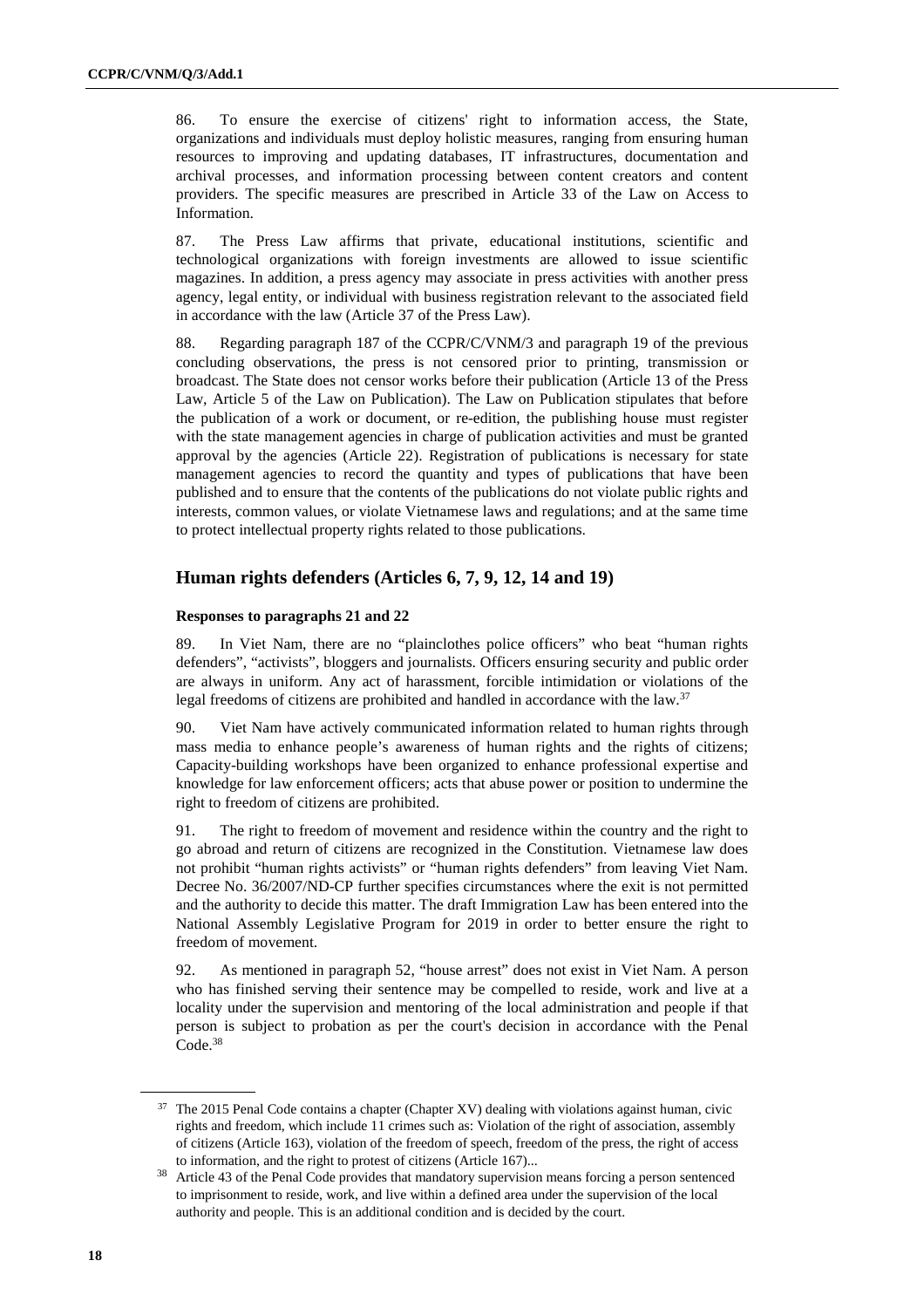#### **Responses to paragraph 23**

93. In Viet Nam, the professional activities of lawyers are always guaranteed by the Law on Lawyers, the Criminal Procedure Code and other relevant legal provisions to help individuals and organizations protect their rights and legitimate interests.<sup>39</sup> There are no instances where lawyers are arrested or intimidated for conducting legal professional activities as mentioned in the allegations. The Vietnam Bar Federation and local bar associations have the duty to represent lawyers; lawyers have the right to make complaints and denunciations, and those complaints and denunciations are dealt with in accordance with the provisions of the Law on Lawyers and legislation related to complaints and denunciations.

94. In legal practice, in addition to their obligations as citizens, lawyers are also bound by their professional duties as stipulated by law and the Code of Professional Ethics and Conduct of Lawyers which are in line with the realities of their career and international norm. A lawyer who have committed violations will be dealt with in accordance with the law. Disciplinary actions against lawyers who have violated the law, the Code of Professional Ethics and Conduct of Lawyers or the Charter of the Vietnam Bar Federation are taken in accordance with strict and transparent procedures by the bar association of which the lawyer is a member. In all instances, the lawyer has the right to file a complaint with the Vietnam Bar Federation to review the disciplinary action against them. If the lawyer is subjected to "temporary suspension of membership from the bar association from 6 months to 24 months" and/or "removal of his or her name from the list of lawyers of the bar association", the lawyer also has the right to lodge a complaint against these disciplinary measures with the Minister of Justice.

#### **Freedom of association and peaceful assembly (Articles 7, 9, 21 and 22)**

#### **Responses to paragraph 24**

95. The exercise of human rights, including the right to freedom of association and peaceful assembly is based on the law and respects for the rights and interests of the public.

96. Regarding Decree No. 12/2012/ND-CP on Registration and Management of Activities of Foreign Non-governmental Organizations in Viet Nam, the Government of Viet Nam is now considering improvements to the relevant legal provisions to conform with the 2013 Constitution and to meet the current need for management of foreign nongovernmental organizations in Viet Nam in the new context.

97. Associations in Viet Nam are playing an increasingly prominent role as policy advocacy organizations in sectors and areas of interest. Developing associations, especially community-based associations in hardship areas has become a priority, focus approach for many development organizations in order to strengthen capacity and promote the implementation of rights for the poor. As of end of 2017, in Viet Nam there were 67,627 associations, 513 of which have operations nationwide. In addition, thousands of nongovernmental organizations have registered operations in different fields, such as charity, poverty reduction, culture, art, community development, protection and care for children.

#### **Responses to paragraph 25**

 $\overline{a}$ 

98. Any gathering of a large number of people in a public place must be registered in advance with the competent People's Committee in accordance with Decree No. 38/2005/ND-CP. This requirement aims to maintain public order, contributing to ensuring the democratic rights and freedom of citizens and guaranteeing the normal life of people and the rights and legitimate interests of citizens.

<sup>39</sup> From 2015-2017, the bar associations and the Vietnam Lawyers Federation has compiled and transmitted over 100 recommendations, opinions of lawyers to the competent state agencies. The majority of those recommendations and opinions are related to the right to practice legally and other rights of lawyers, including matters pertaining to the implementation of the Criminal Procedure Code. All those recommendations and opinions were received by the state competent agencies for consideration.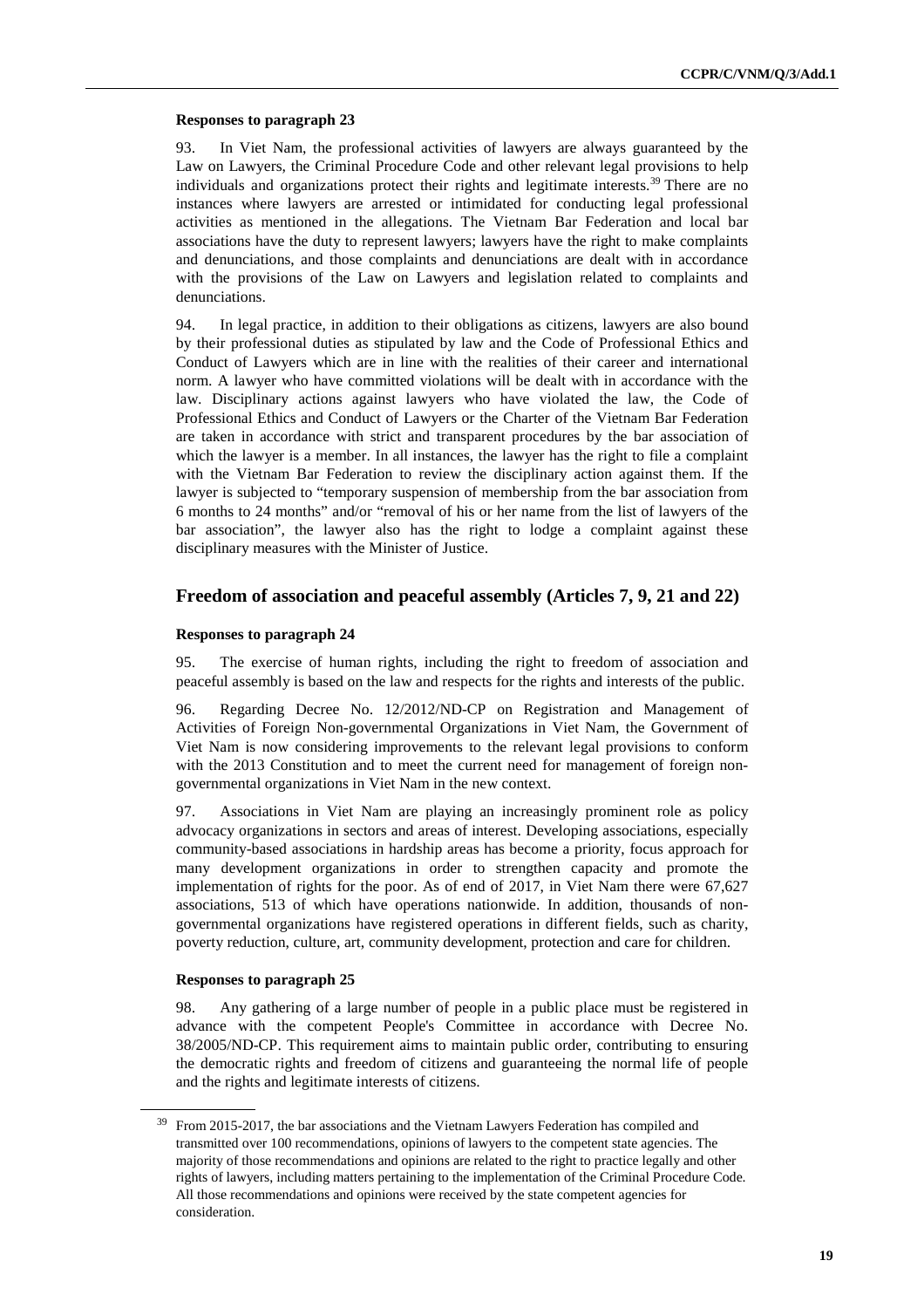99. Recently, individuals outside the enterprises, in the name of the trade unions, have exploited major issues faced by enterprises to incite employees to collectively go on strike, destroy machinery, causing losses to the enterprises and negatively affecting the political security, social order and safety and the right to work of employees. These individuals have violated Vietnamese laws and were dealt with in accordance with the law. These acts were committed for political reasons, and did not stem from matters arising out of the labor relations.

100. To comply with international treaties of which Viet Nam is a member, including those related to international labor standards, particularly new-generation free trade agreements, matters relating to organizations that represent employees in enterprises are being studied by Viet Nam in the process of amending the Labor Code, expected to be adopted by the National Assembly in October of 2019.

101. Since the marine environmental incident at Formosa Steel Plant, Viet Nam has made enormous efforts to remedy the consequences, provide the local people with necessary supports and compensate individuals affected by the incident. Remedying the consequences of this incident requires the active participation and cooperation of the Government, enterprises, the community and individual citizens. However, a number of individuals have exploited the complexity of the matter to incite people to attack on-duty officers. In some cases, the officers were injured; assets of the State, organizations and citizens were damaged; offices of state agencies were ransacked. During the incident in April 2017, individuals who took part in the disturbance even obstructed medical assistance activities. To date, thanks to the efforts of the parties concerned, the life of people in the affected area has become stable.

#### **Right to participate in public life and combating corruption (Article 25)**

#### *Responses to paragraph 26*

102. Each country's choice of political system depends on specific historical circumstances and conditions of that country. The present political system in Viet Nam was chosen by the Vietnamese people based on their history of struggles against imperialism and colonialism for national liberation and construction. The role of leading the State and society is an honorable mandate entrusted in the Communist Party of Viet Nam by the Vietnamese people. This mandate is confirmed in the 2013 Constitution. The Communist Party of Viet Nam is closely linked to the people, serves the people, submits to the people's supervision, and is accountable to the people in its decisions. The choice of the political system by the Vietnamese people is fully in conformity with Article 1(1) of the ICCPR "All peoples have the right of self-determination. By virtue of that right they freely determine their political status and freely pursue their economic, social and cultural development."

103. Elections in Viet Nam are always conducted based on the principles of universal and equal suffrage through direct, secret ballot in accordance with the law.<sup>40</sup>

104. The Law on Election of Deputies to the National Assembly and the People's Councils of 2015 clearly prescribes the procedures for conducting elections and nomination conditions for individuals. This Law does not require that a candidate must be a member of the Communist Party of Viet Nam or must be approved by the Communist Party of Viet Nam.

105. Article 30 of the 2015 Law on Election of Deputies to the National Assembly and the People's Councils provides for the circumstance where a citizen is not allowed to have his or her name registered on the list of voters if he or she is serving an imprisonment sentence and unentitled to a suspended sentence. Article 37 of this Law also provides that a person who is serving an imprisonment sentence cannot run for a seat in the National Assembly or the People's Council.

106. Article 117 of the Constitution states: "The National Election Council is an organ created by the National Assembly, responsible for organization of election of the National

<sup>40</sup> *See:* paragraph 227 of the CCPR/C/VNM/3.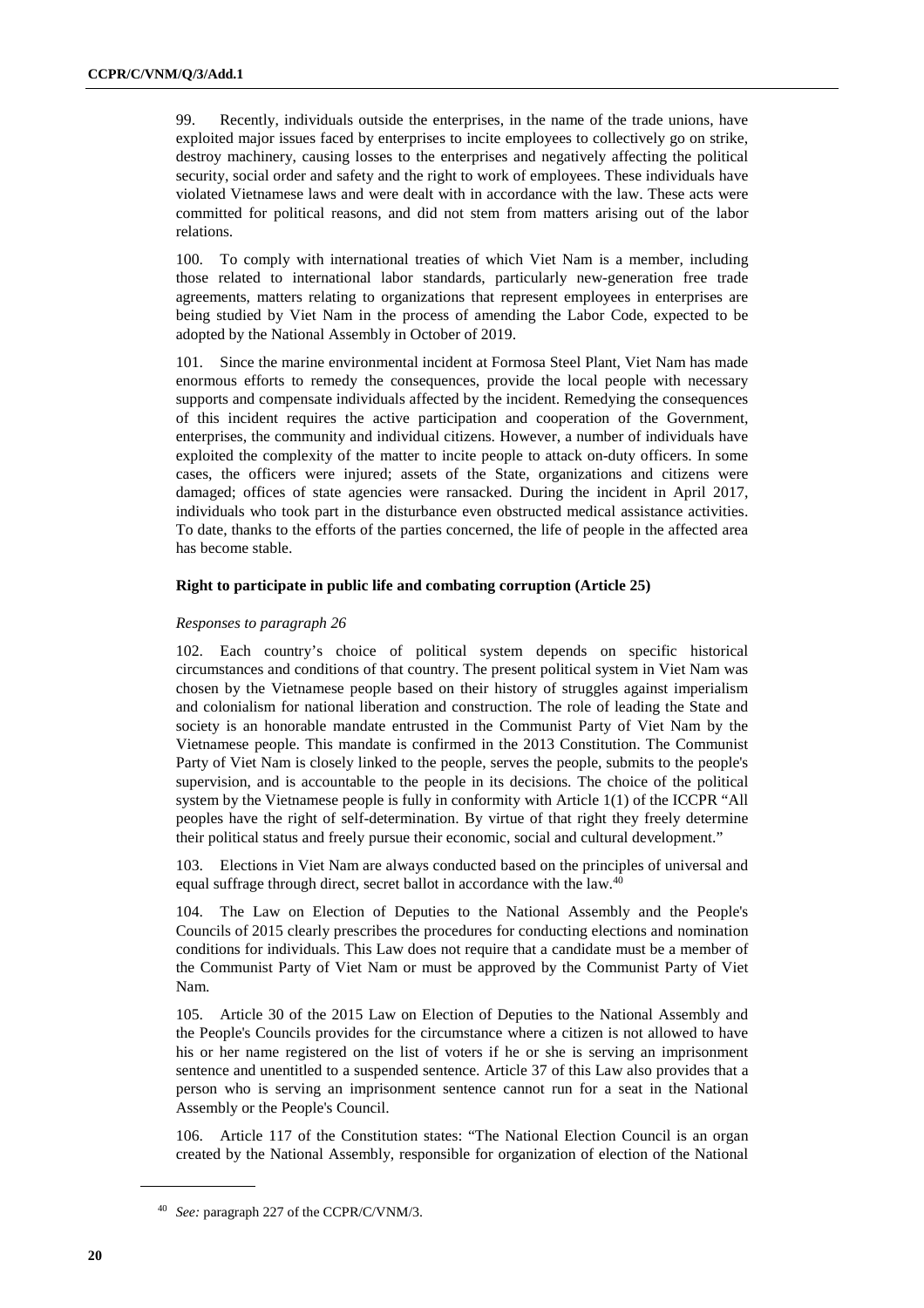Assembly. It shall direct and orientate the work of election of the People's Councils at all levels. The specific organization, duties and rights of the National Election Council and the number of its members shall be stipulated by law". The Law on Election of Deputies to the National Assembly and the People's Councils elaborates the organizational structure, operational principles, duties and powers of the National Election Council (Articles 12-16), including the duty and power to deal with complaints and denunciations in elections of deputies to the National Assembly and to monitor the conduct of elections of deputies to the People's Councils.

107. Depending on the content of each complaint or denunciation relating to an election, the Law on Election of Deputies to the National Assembly and the People's Councils specifies the agencies with jurisdiction to deal with complaints and denunciations, which include the National Election Council, Election Committees, Election Sub-committees and Election Teams.

108. Measures to prevent and combat corruption are stipulated by, inter alia, the Anti-Corruption Law, the Law on Cadres and Public Servants, the Law on Complaints and the Law on Denunciations. Under Article 3 of the Anti-corruption Law, passive bribery is an act of corruption.

109. In Viet Nam, anti-corruption efforts spare no entity and is not aimed at any specific person. A person who committed an act of corruption shall, depending on the nature and seriousness of the act, be subjected to disciplinary actions or criminally prosecuted irrespective of his or her title or position. $41$ 

110. In 2011, Viet Nam completed the first review cycle on the UN Convention against Corruption with respect to criminalization and law enforcement (Chapter III) and international cooperation (Chapter IV). The experts have made their assessment that Viet Nam has basically complied with the provisions of the Convention. Viet Nam is now preparing for the second review cycle of the Convention pertaining to preventive measures (Chapter II) and asset recovery (Chapter V). $42$ 

## **Rights of minorities (Articles 2 and 27)**

#### **Responses to paragraph 27**

 $\overline{a}$ 

111. In Viet Nam, ethnic minorities are met with many hardships in terms of socioeconomic conditions. However, all ethnic minorities are equal, live in harmony and mutually respect and assists each other for joint development. Stereotyping of discrimination, religious persecutions, suppression of cultural traditions, arbitrary detention, or expropriation of land without prior consultation as mentioned in paragraph 27 of the LOIs are completely inaccurate.

112. According to the World Bank, the material and spiritual life of ethnic minorities have improved considerably. The decrease in percentage of poor households in ethnic and mountainous areas is 4.3%/year, a sharp greater rate in comparison to the national average poverty reduction rate.

113. The preservation and promotion of traditional cultural values of ethnic minorities have continued to be propelled forward through cultural activities, festivals, research, and dissemination and teaching of cultural heritages, etc. Many cultural characteristics of ethnic minorities have been preserved, further developed, and are considered for inclusion in the

<sup>&</sup>lt;sup>41</sup> Article 4 of the Anti-corruption Law provides that any person who committed a corrupt act shall be dealt with according to the law, irrespective of his or her position; and Article 69 of the same Law stipulates that a person who committed a corrupt act shall, depending on the nature and seriousness of the act, be subjected to disciplinary action or criminally prosecuted; if convicted and the judgment of the court became effective, he or she shall be forced to leave his or her job; for a deputy of the National Assembly or the People's Council, his or her deputy status shall be revoked automatically (Article 69).

<sup>42</sup> Detailed information is available at https://www.unodc.org/unodc/treaties/CAC/countryprofile/CountryProfile.html?code=VNM.